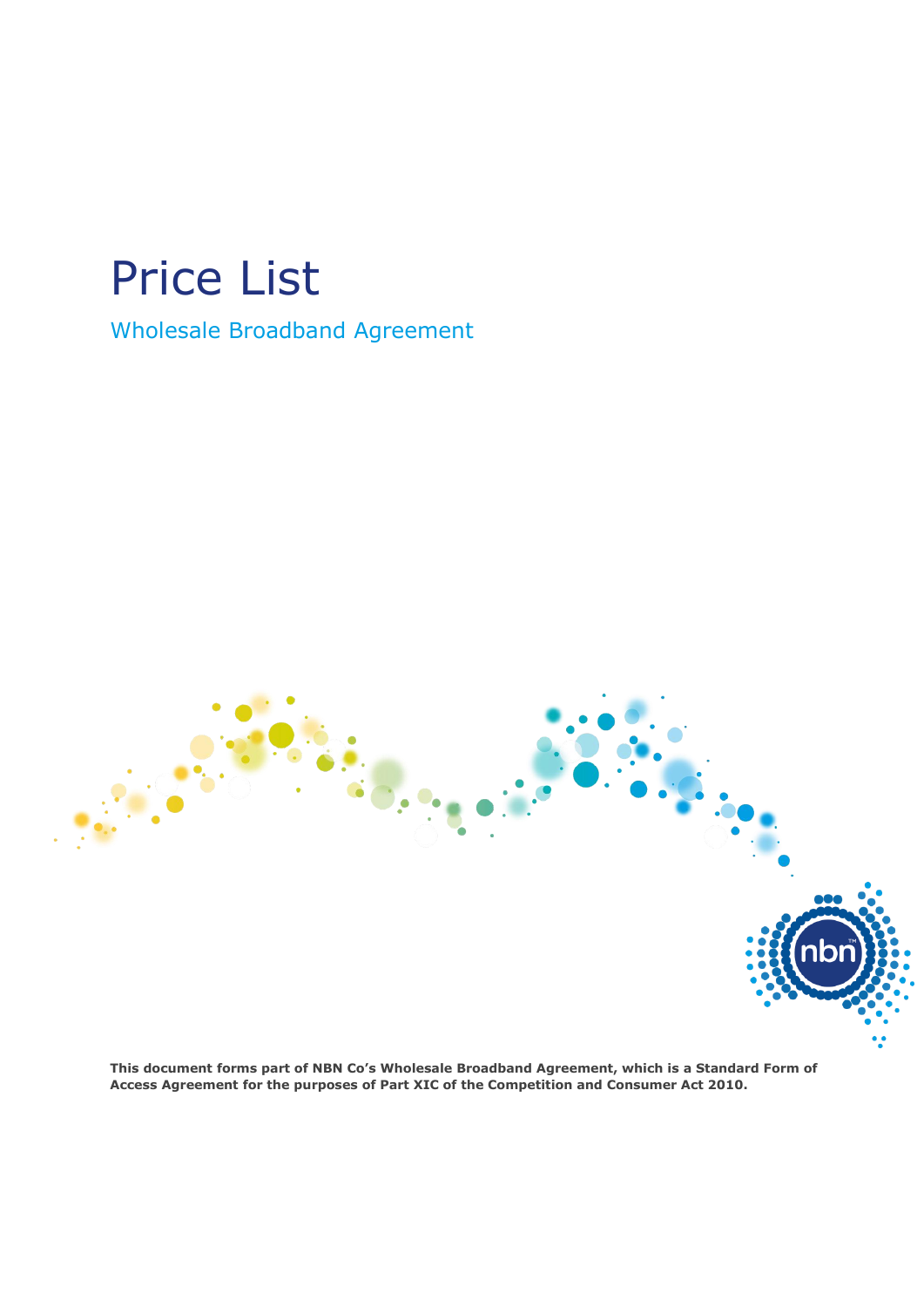### NBN Co Limited

## Price List

This document applies to a Wholesale Broadband Agreement if the Head Terms are version 2.0, 2.1, 2.2, 2.3 or 2.4.



NBN Co Networks: Fibre, Wireless, FTTB, FTTN, Satellite and HFC.



| <b>Version</b> | <b>Description</b>                                                                                                                               | <b>Effective Date</b>                                                             |
|----------------|--------------------------------------------------------------------------------------------------------------------------------------------------|-----------------------------------------------------------------------------------|
| 2.0            | Issued on 9 December 2013                                                                                                                        | <b>Execution Date</b>                                                             |
| 2.1            | Medium Business Phase 1(b) notified on 13 March 2014                                                                                             | 30 April 2014                                                                     |
| 2.2            | Higher traffic class 1 & 4 CVC speed tiers notified on 29<br>August 2014                                                                         | 15 October 2014                                                                   |
| 2.3A           | NEBS supplied by means of the NBN Co FTTB Network<br>published on 19 December 2014                                                               | Later of 19 December 2014<br>and the Execution Date                               |
| 2.3B           | Reduce CVC TC-4 price to \$17.50 per Mbps per month<br>and related changes notified on 26 November 2014                                          | 1 February 2015                                                                   |
| 2.4            | NEBS supplied by means of the NBN Co FTTN Network<br>published on 4 September 2015                                                               | Later of 18 September 2015<br>and the Execution Date                              |
| 2.5            | Service Transfers and additional higher traffic class 1,2 &<br>4 CVC speed tiers notified on 17 September 2015                                   | 2 November 2015                                                                   |
| 2.6            | Additional speed tiers for AVC traffic class 1 and 4 for<br>NEBS supplied by means of the NBN Co Wireless Network<br>notified on 20 October 2015 | 1 December 2015                                                                   |
| 2.7            | NEBS supplied by means of the NBN Co Satellite Network<br>issued on 7 April 2016                                                                 | Later of the Satellite<br><b>Commercial Launch Date</b><br>and the Execution Date |
| 2.8B           | Updates for Service Transfer Phase 2 and Activations<br>Commitment Model notified on 8 April 2016                                                | 23 May 2016                                                                       |
| 2.8C           | Medium Business Phase 2 (100 Mbps on AVC TC-2)<br>notified on 18 May 2016                                                                        | 30 June 2016                                                                      |
| 2.9            | NEBS supplied by means of the NBN Co HFC Network<br>issued on 16 June 2016                                                                       | Later of the HFC<br>Commercial Launch Date<br>and the Execution Date              |
| 2.10           | Introduction of Service Transfers for Sky Muster notified<br>on 18 July 2016                                                                     | 29 August 2016                                                                    |
| 2.11           | Updates for Medium Business Phase 2.2 notified on 22<br><b>July 2016</b>                                                                         | 1 September 2016                                                                  |
| 2.11A          | Introduction of Enhanced-6 pricing                                                                                                               | 28 October 2016                                                                   |
| 2.12           | Updates for TC-2 CIR Objective enhancements notified on<br>25 October 2016                                                                       | 5 December 2016                                                                   |

#### **Copyright**

This document is subject to copyright and must not be used except as permitted below or under the Copyright Act 1968 (Cth). You must not reproduce or publish this document in whole or in part for commercial gain without the

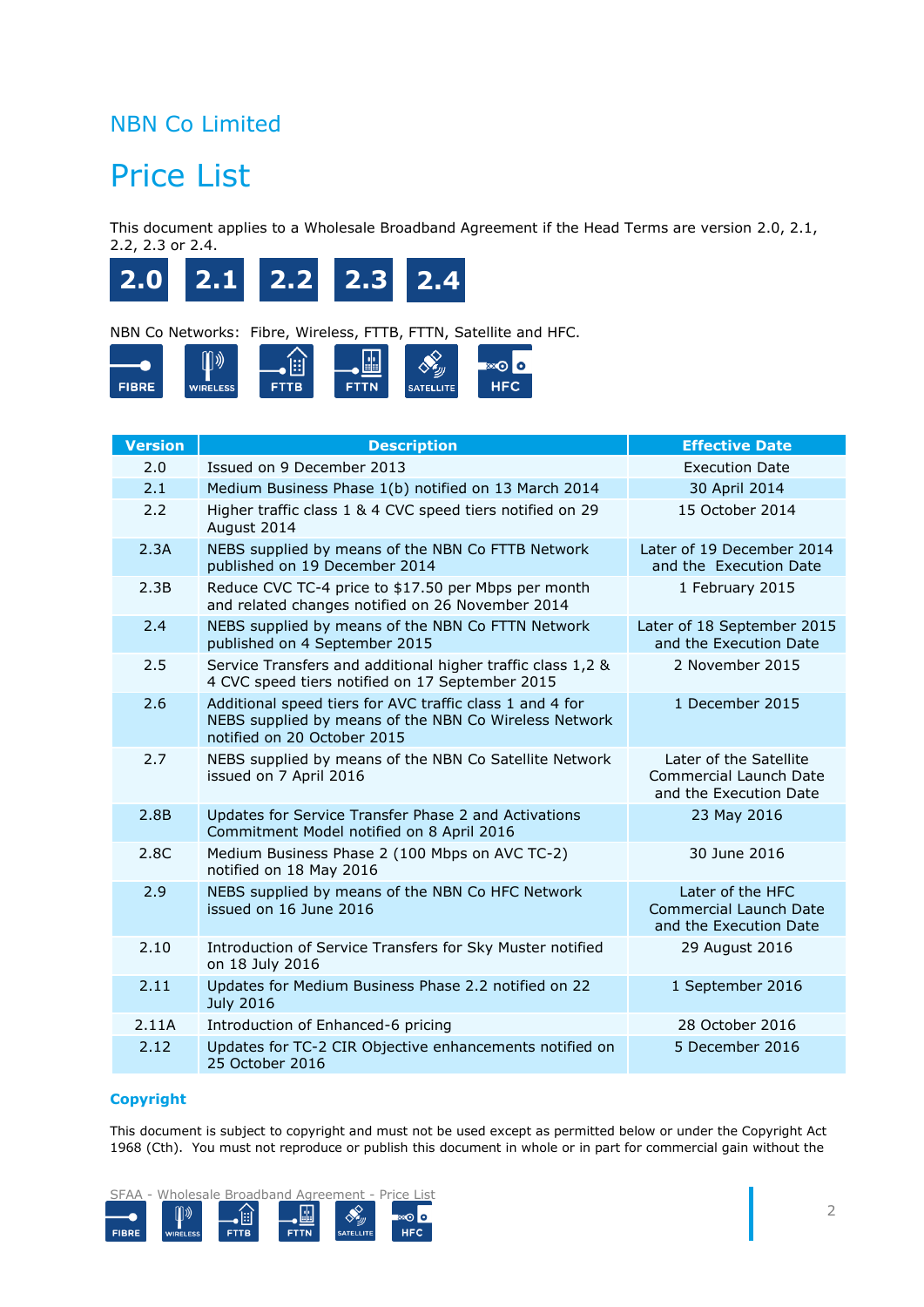prior written consent of NBN Co. You may reproduce and publish this document in whole or in part for educational or non-commercial purposes as approved by NBN Co in writing.

Copyright © 2016 NBN Co Limited. All rights reserved. Not for general distribution.

#### **Disclaimer**

This document is provided for information purposes only. The recipient must not use this document other than with the consent of NBN Co and must make their own inquiries as to the currency, accuracy and completeness of this document and the information contained in it. The contents of this document should not be relied upon as representing NBN Co's final position on the subject matter of this document, except where stated otherwise. Any requirements of NBN Co or views expressed by NBN Co in this document may change as a consequence of NBN Co finalising formal technical specifications, or legislative and regulatory developments.

#### **Environment**

NBN Co asks that you consider the environment before printing this document.

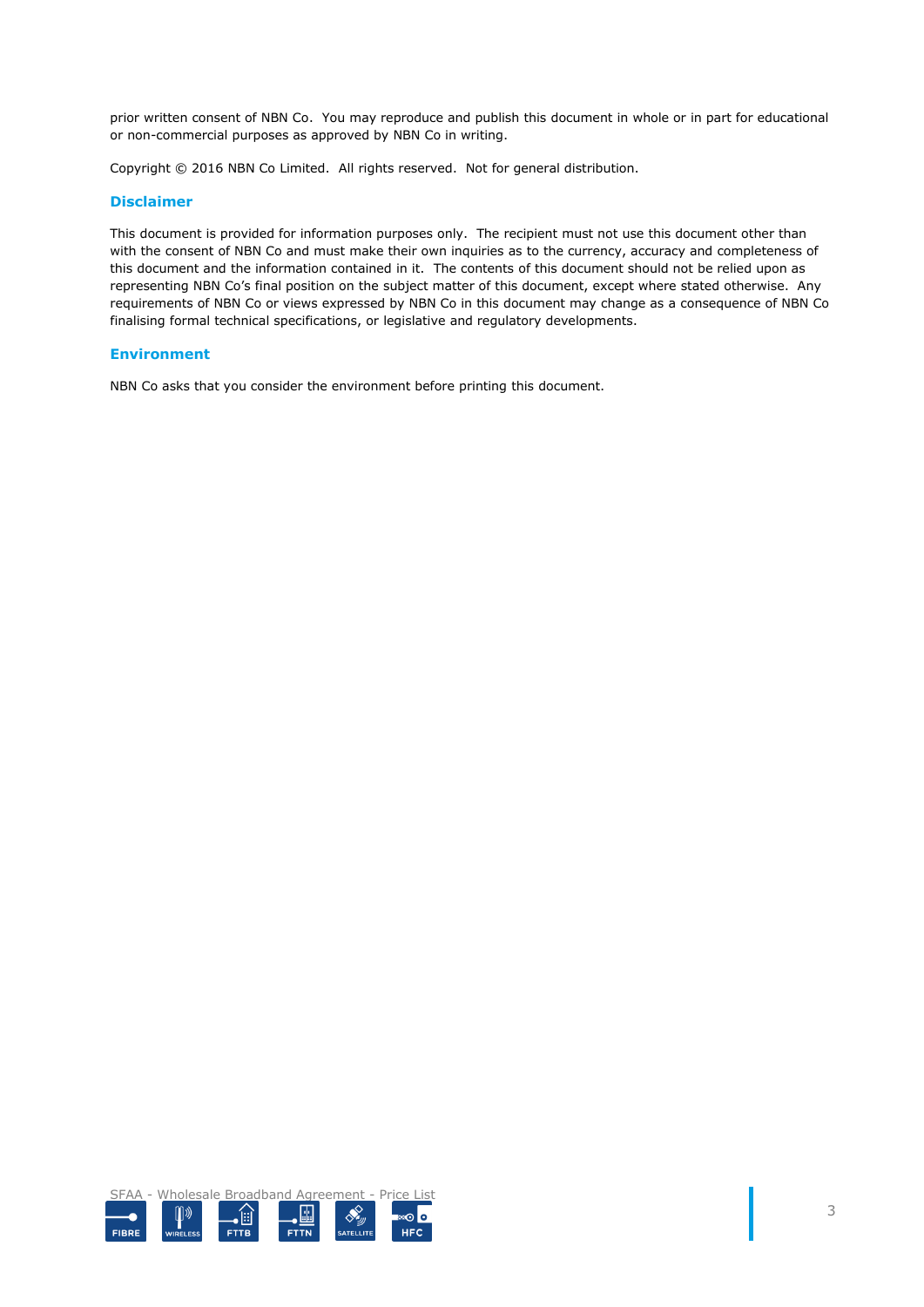## Introduction

This document applies to a Wholesale Broadband Agreement if the Head Terms are version 2.0, 2.1, 2.2, 2.3 or 2.4. If the Head Terms are:

- version 2.0, then all references to the "NBN Co FTTB Network", the "NBN Co FTTN Network" , "New Developments", "NBN Co Satellite Network" and "NBN Co HFC Network";
- version 2.1, then all references to the "NBN Co FTTN Network" , "New Developments", "NBN Co Satellite Network" and "NBN Co HFC Network";
- version 2.2, then all references to the "NBN Co Satellite Network" and "NBN Co HFC Network"; or
- version 2.3, then all references to the "NBN Co HFC Network",

are to be disregarded.

This document sets out the Charges and other amounts payable which apply to the products and services that NBN Co supplies to its customers. The Product Description for each Product contains more information about the relevant Product Component or Product Feature.

The Charges are arranged in this Price List according to the product they apply to and are then separated into recurring Charges and other Charges. Recurring Charges are periodic amounts which are payable in each Billing Period a product or service is supplied by NBN Co to a customer. Other Charges are non-recurring and are payable only when certain activities or events occur (e.g. installations, disconnections).

This Price List also sets out the credits and rebates which NBN Co offers to its customers from time to time.

Certain provisions of this Price List may be affected by the terms of an SAU.

## Price List Roadmap

A roadmap describing the structure of this Price List follows for the assistance of Customer.

#### **[Part A: NBN Co Ethernet Bitstream Service](#page-5-0) (NEBS)**

[Part A](#page-5-0) sets out the Charges which apply in connection with the supply of the NEBS. This includes Charges relating to the core Product Components (UNI, AVC, CVC, NNI) and the optional Product Features (second UNI-V and AVC TC-1 bundle, Multicast AVC, Multicast Domain, Enhanced-12 Fault Rectification Service).

| <b>Part A: NBN Co Ethernet Bitstream Service (NEBS)</b> | <b>Page</b> |
|---------------------------------------------------------|-------------|
| Recurring Charges for core components                   |             |
| Recurring Charges for optional features                 |             |
| Other Charges                                           |             |

#### **[Part B: Facilities Access Service](#page-20-0)**

[Part B](#page-20-0) sets out the Charges which apply in connection with the supply of the Service Elements of the Facilities Access Service (Cross Connects, NBN Co Co-location, NBN Co ODF Termination Point, Building Entry Service).

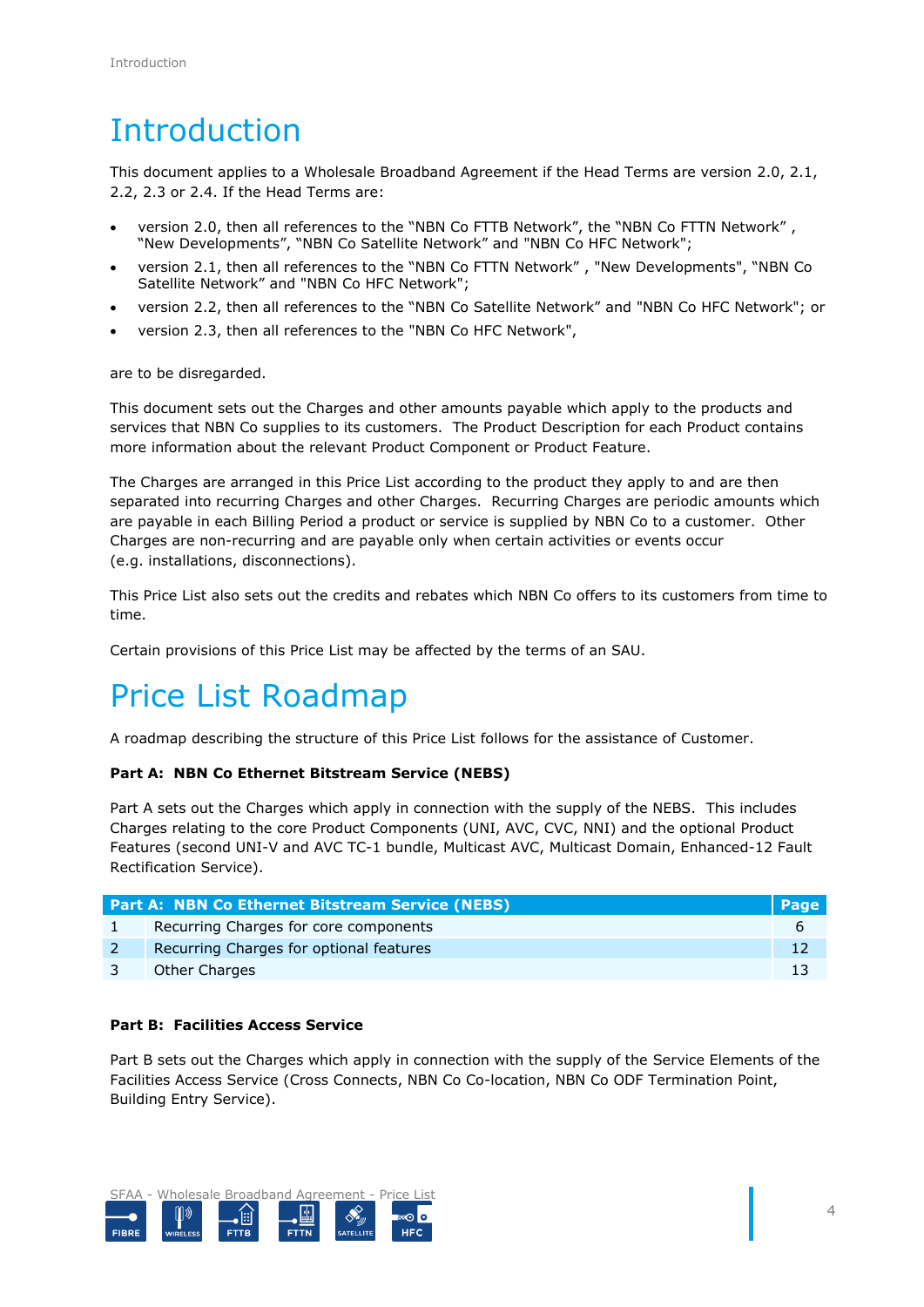|   | <b>Part B: Facilities Access Service</b> | <b>\Page</b> |
|---|------------------------------------------|--------------|
| 4 | Recurring Charges                        |              |
|   | <b>Other Charges</b>                     |              |

#### **[Part C: Discounts, Rebates and Credits](#page-22-0)**

[Part C](#page-22-0) governs Discounts, Rebates and Credits which NBN Co offers to Customer from time to time and the eligibility criteria which applies to those Discounts, Rebates and Credits.

|   | <b>Part C: Discounts, Rebates and Credits</b> | <b>Page</b> |
|---|-----------------------------------------------|-------------|
|   | 6 CVC Credits                                 |             |
|   | <b>First Battery Credit</b>                   |             |
| 8 | Other Discounts, Credits and Rebates          | つら          |

#### **[Part D: New Developments](#page-25-0)**

[Part D](#page-25-0) sets out the Charges which are apply to New Development Locations.

| <b>Part D: New developments</b> | <b>Page</b> |
|---------------------------------|-------------|
| New Developments Charge         |             |

#### **[Part E: Interpretation](#page-26-0)**

[Part E](#page-26-0) contains the rules of interpretation which apply to this Price List.

| <b>Part E: Interpretation</b> | <b>Page</b> |
|-------------------------------|-------------|
| 10 Interpretation             |             |

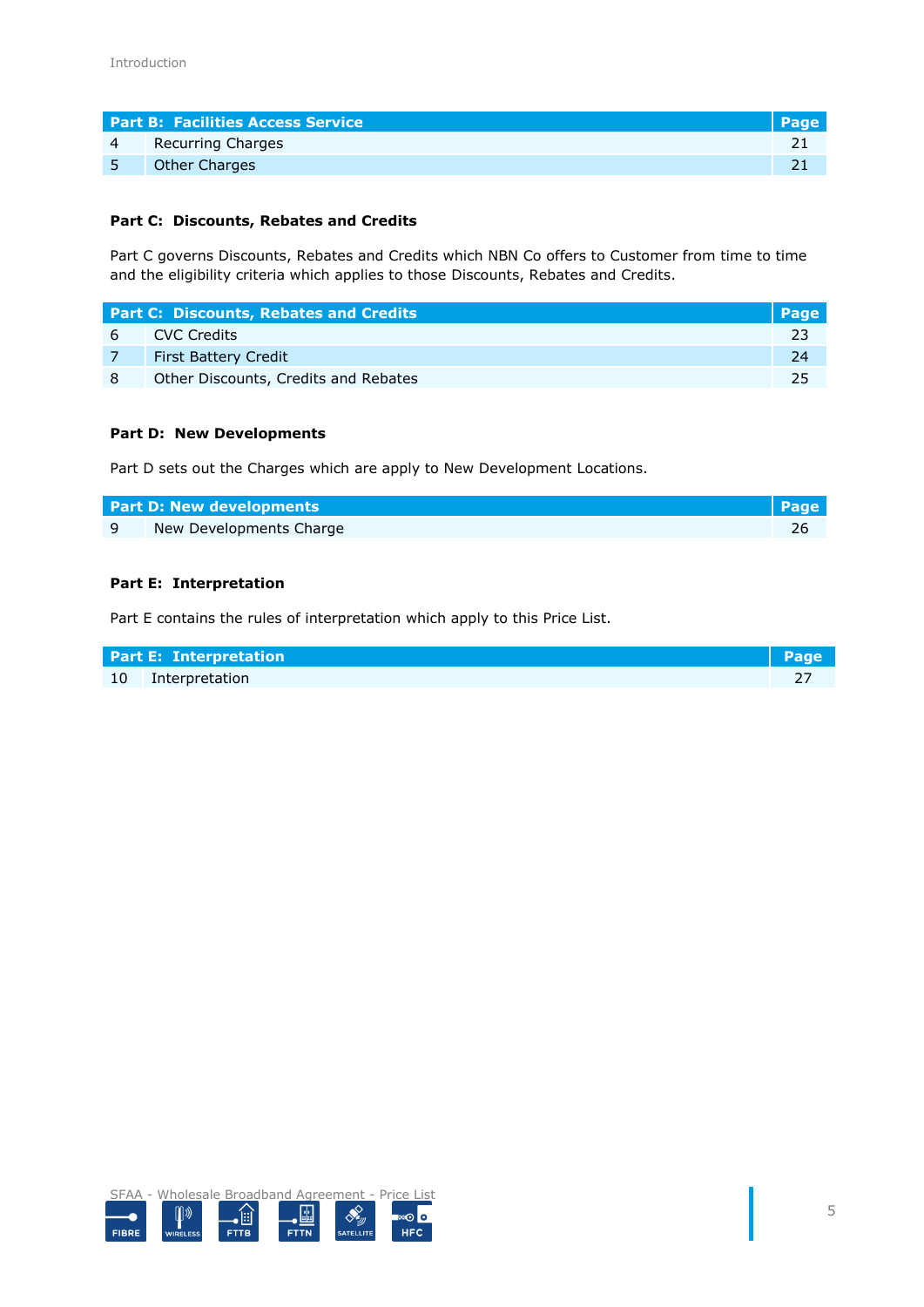## <span id="page-5-0"></span>**Part A: NBN Co Ethernet Bitstream Service (NEBS)**

## <span id="page-5-1"></span>1. Recurring Charges for core components

*This section [1](#page-5-1) sets out the recurring Charges which apply to the NEBS Product Components that Customer must acquire. The specific Charges which apply to an Ordered Product depend on the Product Features selected by Customer (e.g. bandwidth profile).* 

### 1.1 AVC and UNI

<span id="page-5-2"></span>(a) The recurring Charges per Billing Period for the AVC TC-4 and UNI bundle are:

| <b>AVC TC-4</b><br>downstream Mbps<br>(PIR) | <b>AVC TC-4</b><br>upstream<br><b>Mbps (PIR)</b> | <b>NBN Co Network</b>                             | <b>Recurring Charge</b> |
|---------------------------------------------|--------------------------------------------------|---------------------------------------------------|-------------------------|
| 12                                          |                                                  | Fibre, FTTB, FTTN, HFC,<br>Wireless and Satellite | \$24.00                 |
| 25                                          | 5                                                | Fibre, FTTB, FTTN,<br>Wireless, HFC and Satellite | \$27.00                 |
| 25                                          | $5 - 10$                                         | FTTB and FTTN                                     | \$30.00                 |
| 25                                          | 10                                               | Fibre and HFC                                     | \$30.00                 |
| $25 - 50$                                   | $5 - 20$                                         | FTTB, FTTN and Wireless                           | \$34.00                 |
| 50                                          | 20                                               | Fibre and HFC                                     | \$34.00                 |
| $25 - 100$                                  | $5 - 40$                                         | FTTB and FTTN                                     | \$38.00                 |
| 100                                         | 40                                               | Fibre and HFC                                     | \$38.00                 |
| 250                                         | 100                                              | Fibre                                             | \$70.00                 |
| 500                                         | 200                                              | Fibre                                             | \$100.00                |
| 1000                                        | 400                                              | Fibre                                             | \$150.00                |

*Note: To be read subject to sections 3.2 and 8 of the Product Description for the NBN Co Ethernet Bitstream Service and sections 4.3, 8.1.2, 8.2.2 and 8.3.2 of the Product Technical Specification for the NBN Co Ethernet Bitstream Service.* 

- (b) The recurring Charge for the AVC TC-4 and UNI bundle includes access to and use of:
	- (i) one AVC TC-4 as per the table at section [1.1\(a\);](#page-5-2)
	- (ii) one symmetrical AVC TC-1 of 0.15Mbps;
	- (iii) one UNI-D in connection with the supply of the AVC to a Premises served by the NBN Co Fibre Network, NBN Co HFC Network, NBN Co Wireless Network or NBN Co Satellite Network or one UNI-DSL in connection with the supply of the AVC to a Premises served by the NBN Co FTTB Network or NBN Co FTTN Network; and
	- (iv) one UNI-V (where available) in connection with the supply of the AVC TC-1 to a Premises served by the NBN Co Fibre Network.
- (c) The recurring Charges per Billing Period for the AVC TC-1 Product Component of the NEBS are:

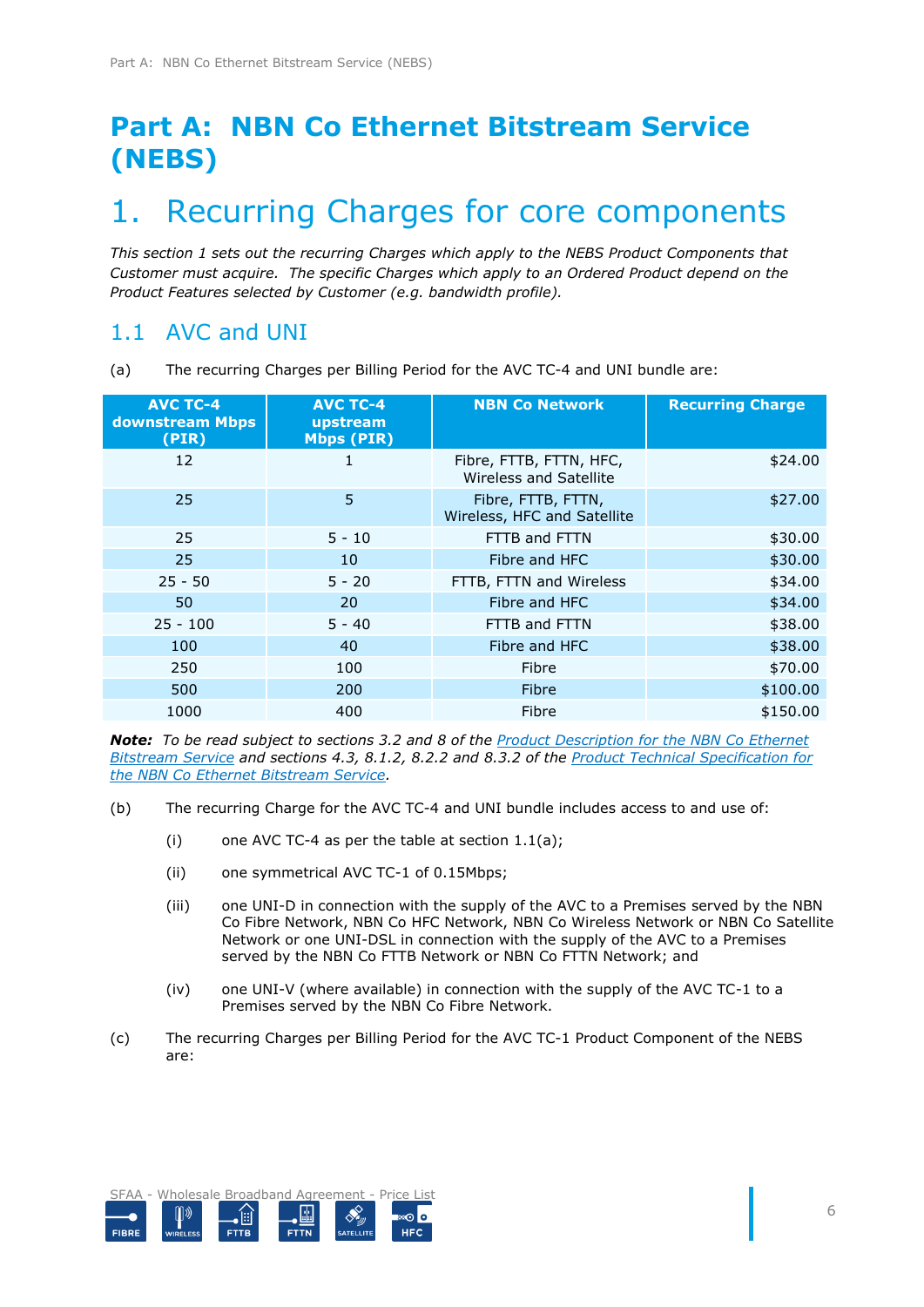| <b>AVC TC-1 symmetrical Mbps (CIR)</b> | <b>NBN Co Network</b>                             | <b>Recurring Charge</b> |
|----------------------------------------|---------------------------------------------------|-------------------------|
| 0.15                                   | Fibre, FTTB, FTTN, HFC,<br>Wireless and Satellite | \$10.00                 |
| 0.3                                    | Fibre, FTTB, FTTN, HFC and<br>Wireless            | \$20.00                 |
| 0.5                                    | Fibre, FTTB and FTTN                              | \$33.00                 |
| 1.0                                    | Fibre, FTTB and FTTN                              | \$66.00                 |
| 2.0                                    | Fibre, FTTB and FTTN                              | \$132.00                |
| 5.0                                    | Fibre, FTTB and FTTN                              | \$330.00                |

*Note: The amount of one symmetrical AVC TC-1 of 0.15Mbps is included in the recurring Charge for the AVC TC-4 and UNI bundle in section [1.1\(a\).](#page-5-2) To be read subject to section 8 of the Product Description for the NBN Co Ethernet Bitstream Service in relation to the Satellite Test Service.*

<span id="page-6-1"></span>(d) The recurring Charges per Billing Period for the AVC TC-2 Product Component of the NEBS are:

| <b>AVC TC-2 symmetrical Mbps (CIR)</b> | <b>NBN Co Network</b> | <b>Recurring Charge</b> |
|----------------------------------------|-----------------------|-------------------------|
| 5                                      | Fibre, FTTB and FTTN  | \$32.00                 |
| 10                                     | Fibre, FTTB and FTTN  | \$64.00                 |
| 20                                     | Fibre, FTTB and FTTN  | \$128.00                |
| 30                                     | Fibre                 | \$192.00                |
| 40                                     | Fibre                 | \$256.00                |
| 100                                    | Fibre                 | \$640.00                |

## <span id="page-6-0"></span>1.2 CVC

(a) The recurring Charges per Billing Period for the CVC TC-4 Product Component of the NEBS supplied by means of the NBN Co Fibre Network, NEBS supplied by means of the NBN Co FTTB Network, NEBS supplied by means of the NBN Co FTTN Network, NEBS supplied by means of the NBN Co Wireless Network and NEBS supplied by means of the NBN Co HFC Network are:

| <b>CVC TC-4 symmetrical Mbps (CIR)</b> | <b>NBN Co Network</b>               | <b>Recurring Charge</b> |
|----------------------------------------|-------------------------------------|-------------------------|
| 100                                    | Fibre, FTTB, FTTN, HFC and Wireless | \$1,750.00              |
| 150                                    | Fibre, FTTB, FTTN, HFC and Wireless | \$2,625.00              |
| 200                                    | Fibre, FTTB, FTTN, HFC and Wireless | \$3,500.00              |
| 250                                    | Fibre, FTTB, FTTN, HFC and Wireless | \$4,375.00              |
| 300                                    | Fibre, FTTB, FTTN, HFC and Wireless | \$5,250.00              |
| 400                                    | Fibre, FTTB, FTTN, HFC and Wireless | \$7,000.00              |
| 500                                    | Fibre, FTTB, FTTN, HFC and Wireless | \$8,750.00              |
| 600                                    | Fibre, FTTB, FTTN, HFC and Wireless | \$10,500.00             |
| 700                                    | Fibre, FTTB, FTTN, HFC and Wireless | \$12,250.00             |
| 800                                    | Fibre, FTTB, FTTN, HFC and Wireless | \$14,000.00             |
| 900                                    | Fibre, FTTB, FTTN, HFC and Wireless | \$15,750.00             |
| 1000                                   | Fibre, FTTB, FTTN, HFC and Wireless | \$17,500.00             |
| 1100                                   | Fibre, FTTB, FTTN, HFC and Wireless | \$19,250.00             |
| 1200                                   | Fibre, FTTB, FTTN, HFC and Wireless | \$21,000.00             |
| 1300                                   | Fibre, FTTB, FTTN, HFC and Wireless | \$22,750.00             |
| 1400                                   | Fibre, FTTB, FTTN, HFC and Wireless | \$24,500.00             |
| 1500                                   | Fibre, FTTB, FTTN, HFC and Wireless | \$26,250.00             |
| 1600                                   | Fibre, FTTB, FTTN, HFC and Wireless | \$28,000.00             |
| 1700                                   | Fibre, FTTB, FTTN, HFC and Wireless | \$29,750.00             |

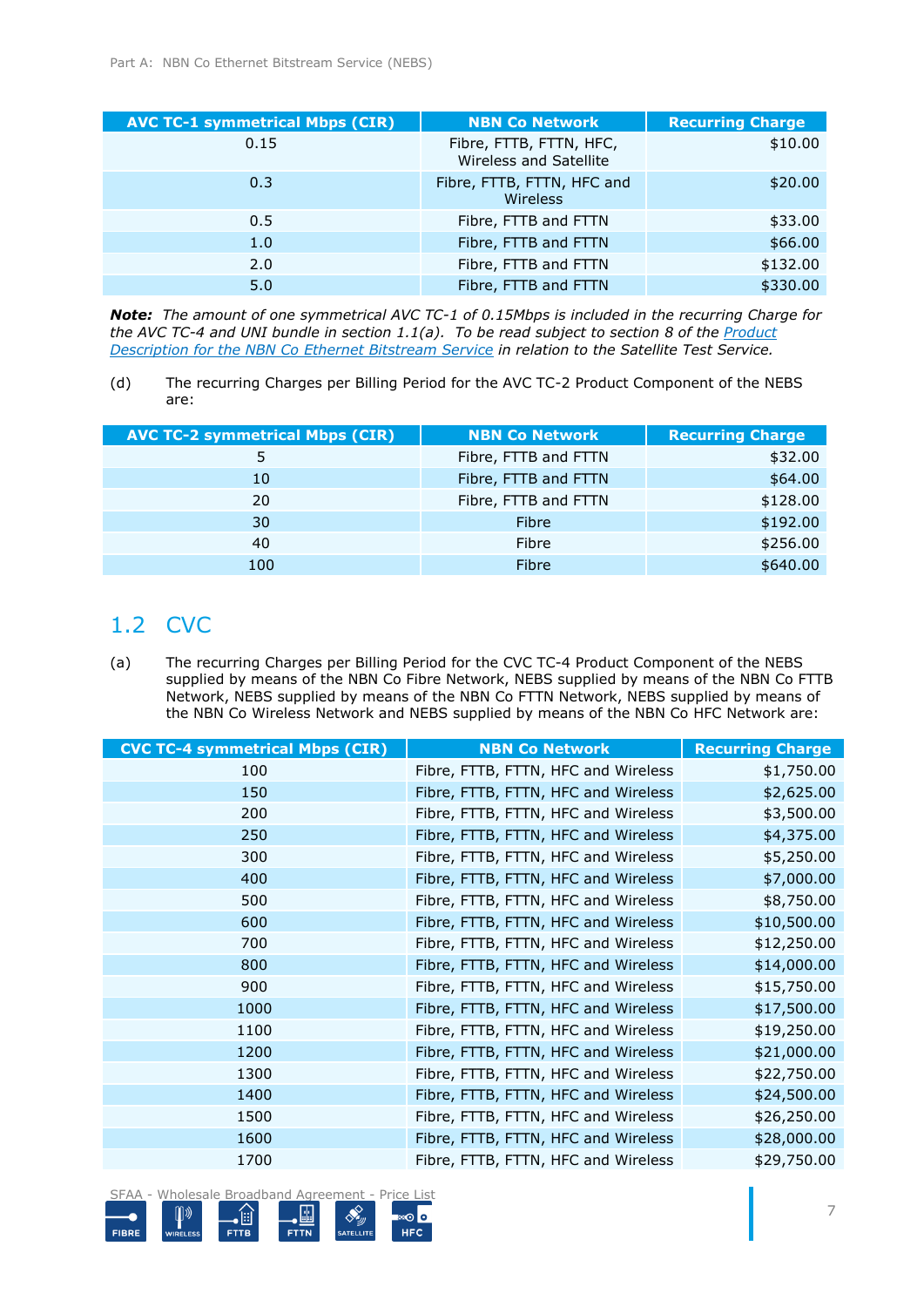| <b>CVC TC-4 symmetrical Mbps (CIR)</b> | <b>NBN Co Network</b>               | <b>Recurring Charge</b> |
|----------------------------------------|-------------------------------------|-------------------------|
| 1800                                   | Fibre, FTTB, FTTN, HFC and Wireless | \$31,500.00             |
| 1900                                   | Fibre, FTTB, FTTN, HFC and Wireless | \$33,250.00             |
| 2000                                   | Fibre, FTTB, FTTN, HFC and Wireless | \$35,000.00             |
| 2100                                   | Fibre, FTTB, FTTN, HFC and Wireless | \$36,750.00             |
| 2200                                   | Fibre, FTTB, FTTN, HFC and Wireless | \$38,500.00             |
| 2300                                   | Fibre, FTTB, FTTN, HFC and Wireless | \$40,250.00             |
| 2400                                   | Fibre, FTTB, FTTN, HFC and Wireless | \$42,000.00             |
| 2500                                   | Fibre, FTTB, FTTN, HFC and Wireless | \$43,750.00             |
| 2600                                   | Fibre, FTTB, FTTN, HFC and Wireless | \$45,500.00             |
| 2700                                   | Fibre, FTTB, FTTN, HFC and Wireless | \$47,250.00             |
| 2800                                   | Fibre, FTTB, FTTN, HFC and Wireless | \$49,000.00             |
| 2900                                   | Fibre, FTTB, FTTN, HFC and Wireless | \$50,750.00             |
| 3000                                   | Fibre, FTTB, FTTN, HFC and Wireless | \$52,500.00             |
| 3100                                   | Fibre, FTTB, FTTN, HFC and Wireless | \$54,250.00             |
| 3200                                   | Fibre, FTTB, FTTN, HFC and Wireless | \$56,000.00             |
| 3300                                   | Fibre, FTTB, FTTN, HFC and Wireless | \$57,750.00             |
| 3400                                   | Fibre, FTTB, FTTN, HFC and Wireless | \$59,500.00             |
| 3500                                   | Fibre, FTTB, FTTN, HFC and Wireless | \$61,250.00             |
| 3600                                   | Fibre, FTTB, FTTN, HFC and Wireless | \$63,000.00             |
| 3700                                   | Fibre, FTTB, FTTN, HFC and Wireless | \$64,750.00             |
| 3800                                   | Fibre, FTTB, FTTN, HFC and Wireless | \$66,500.00             |
| 3900                                   | Fibre, FTTB, FTTN, HFC and Wireless | \$68,250.00             |
| 4000                                   | Fibre, FTTB, FTTN, HFC and Wireless | \$70,000.00             |
| 4100                                   | Fibre, FTTB, FTTN, HFC and Wireless | \$71,750.00             |
| 4200                                   | Fibre, FTTB, FTTN, HFC and Wireless | \$73,500.00             |
| 4300                                   | Fibre, FTTB, FTTN, HFC and Wireless | \$75,250.00             |
| 4400                                   | Fibre, FTTB, FTTN, HFC and Wireless | \$77,000.00             |
| 4500                                   | Fibre, FTTB, FTTN, HFC and Wireless | \$78,750.00             |
| 4600                                   | Fibre, FTTB, FTTN, HFC and Wireless | \$80,500.00             |
| 4700                                   | Fibre, FTTB, FTTN, HFC and Wireless | \$82,250.00             |
| 4800                                   | Fibre, FTTB, FTTN, HFC and Wireless | \$84,000.00             |
| 4900                                   | Fibre, FTTB, FTTN, HFC and Wireless | \$85,750.00             |
| 5000                                   | Fibre, FTTB, FTTN, HFC and Wireless | \$87,500.00             |
| 5100                                   | Fibre, FTTB, FTTN, HFC and Wireless | \$89,250.00             |
| 5200                                   | Fibre, FTTB, FTTN, HFC and Wireless | \$91,000.00             |
| 5300                                   | Fibre, FTTB, FTTN, HFC and Wireless | \$92,750.00             |
| 5400                                   | Fibre, FTTB, FTTN, HFC and Wireless | \$94,500.00             |
| 5500                                   | Fibre, FTTB, FTTN, HFC and Wireless | \$96,250.00             |
| 5600                                   | Fibre, FTTB, FTTN, HFC and Wireless | \$98,000.00             |
| 5700                                   | Fibre, FTTB, FTTN, HFC and Wireless | \$99,750.00             |
| 5800                                   | Fibre, FTTB, FTTN, HFC and Wireless | \$101,500.00            |
| 5900                                   | Fibre, FTTB, FTTN, HFC and Wireless | \$103,250.00            |
| 6000                                   | Fibre, FTTB, FTTN, HFC and Wireless | \$105,000.00            |
| 6100                                   | Fibre, FTTB, FTTN, HFC and Wireless | \$106,750.00            |
| 6200                                   | Fibre, FTTB, FTTN, HFC and Wireless | \$108,500.00            |
| 6300                                   | Fibre, FTTB, FTTN, HFC and Wireless | \$110,250.00            |
| 6400                                   | Fibre, FTTB, FTTN, HFC and Wireless | \$112,000.00            |
| 6500                                   | Fibre, FTTB, FTTN, HFC and Wireless | \$113,750.00            |

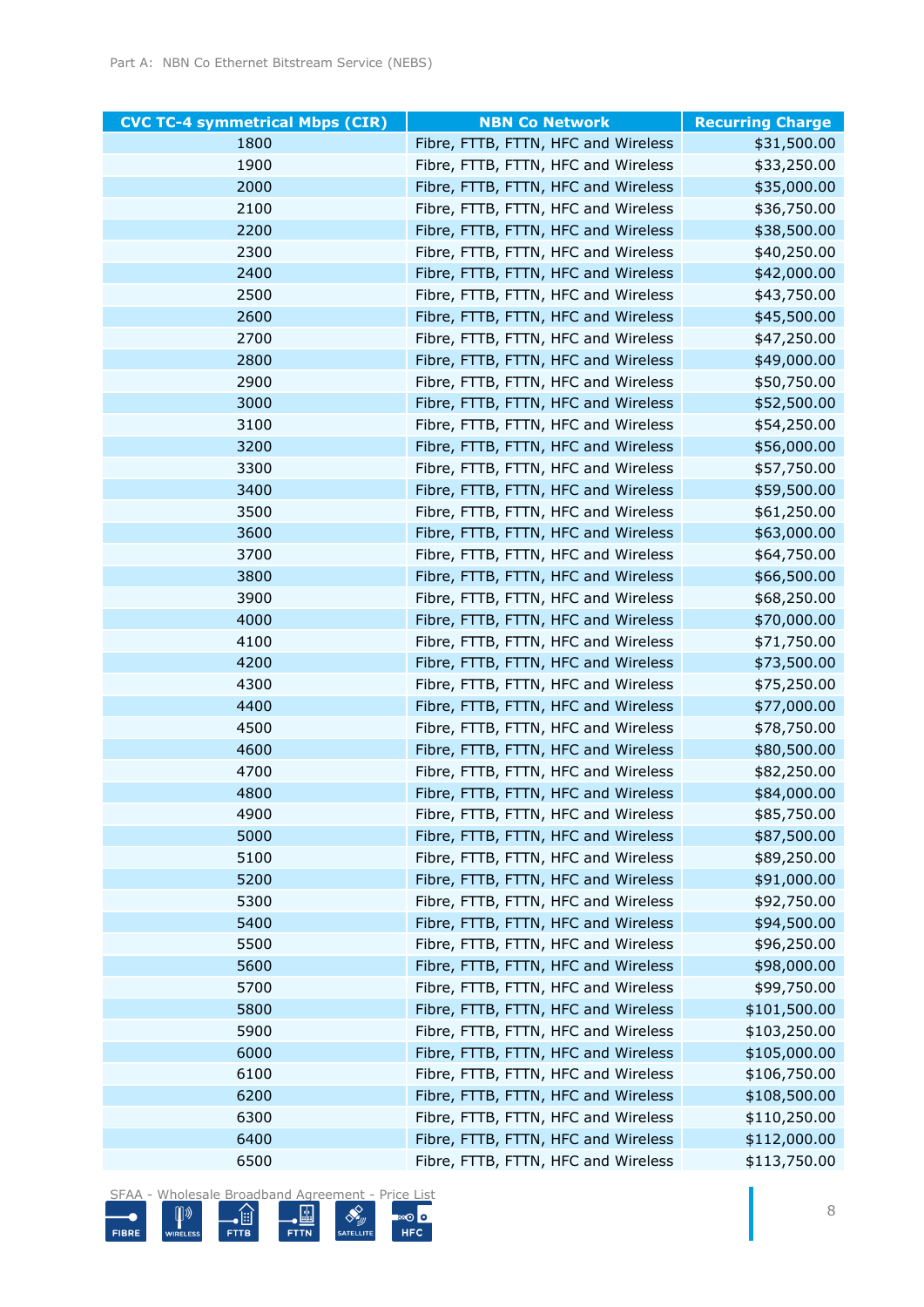| <b>CVC TC-4 symmetrical Mbps (CIR)</b> | <b>NBN Co Network</b>               | <b>Recurring Charge</b> |
|----------------------------------------|-------------------------------------|-------------------------|
| 6600                                   | Fibre, FTTB, FTTN, HFC and Wireless | \$115,500.00            |
| 6700                                   | Fibre, FTTB, FTTN, HFC and Wireless | \$117,250.00            |
| 6800                                   | Fibre, FTTB, FTTN, HFC and Wireless | \$119,000.00            |
| 6900                                   | Fibre, FTTB, FTTN, HFC and Wireless | \$120,750.00            |
| 7000                                   | Fibre, FTTB, FTTN, HFC and Wireless | \$122,500.00            |
| 7100                                   | Fibre, FTTB, FTTN, HFC and Wireless | \$124,250.00            |
| 7200                                   | Fibre, FTTB, FTTN, HFC and Wireless | \$126,000.00            |
| 7300                                   | Fibre, FTTB, FTTN, HFC and Wireless | \$127,750.00            |
| 7400                                   | Fibre, FTTB, FTTN, HFC and Wireless | \$129,500.00            |
| 7500                                   | Fibre, FTTB, FTTN, HFC and Wireless | \$131,250.00            |
| 7600                                   | Fibre, FTTB, FTTN, HFC and Wireless | \$133,000.00            |
| 7700                                   | Fibre, FTTB, FTTN, HFC and Wireless | \$134,750.00            |
| 7800                                   | Fibre, FTTB, FTTN, HFC and Wireless | \$136,500.00            |
| 7900                                   | Fibre, FTTB, FTTN, HFC and Wireless | \$138,250.00            |
| 8000                                   | Fibre, FTTB, FTTN, HFC and Wireless | \$140,000.00            |
| 8100                                   | Fibre, FTTB, FTTN, HFC and Wireless | \$141,750.00            |
| 8200                                   | Fibre, FTTB, FTTN, HFC and Wireless | \$143,500.00            |
| 8300                                   | Fibre, FTTB, FTTN, HFC and Wireless | \$145,250.00            |
| 8400                                   | Fibre, FTTB, FTTN, HFC and Wireless | \$147,000.00            |
| 8500                                   | Fibre, FTTB, FTTN, HFC and Wireless | \$148,750.00            |
| 8600                                   | Fibre, FTTB, FTTN, HFC and Wireless | \$150,500.00            |
| 8700                                   | Fibre, FTTB, FTTN, HFC and Wireless | \$152,250.00            |
| 8800                                   | Fibre, FTTB, FTTN, HFC and Wireless | \$154,000.00            |
| 8900                                   | Fibre, FTTB, FTTN, HFC and Wireless | \$155,750.00            |
| 9000                                   | Fibre, FTTB, FTTN, HFC and Wireless | \$157,500.00            |
| 9100                                   | Fibre, FTTB, FTTN, HFC and Wireless | \$159,250.00            |
| 9200                                   | Fibre, FTTB, FTTN, HFC and Wireless | \$161,000.00            |
| 9300                                   | Fibre, FTTB, FTTN, HFC and Wireless | \$162,750.00            |
| 9400                                   | Fibre, FTTB, FTTN, HFC and Wireless | \$164,500.00            |
| 9500                                   | Fibre, FTTB, FTTN, HFC and Wireless | \$166,250.00            |
| 9600                                   | Fibre, FTTB, FTTN, HFC and Wireless | \$168,000.00            |
| 9700                                   | Fibre, FTTB, FTTN, HFC and Wireless | \$169,750.00            |
| 9800                                   | Fibre, FTTB, FTTN, HFC and Wireless | \$171,500.00            |
| 9900                                   | Fibre, FTTB, FTTN, HFC and Wireless | \$173,250.00            |
| 10,000                                 | Fibre, FTTB, FTTN, HFC and Wireless | \$175,000.00            |

*Note: Customer may be eligible for a Credit. See [Part C](#page-22-0) for further information.*

(b) The recurring Charges per Billing Period for the CVC-TC-4 Product Component of the NEBS supplied by means of the NBN Co Satellite Network are:

| <b>CVC TC-4 symmetrical Mbps (CIR)</b> | <b>NBN Co Network</b> | <b>Recurring Charge</b> |
|----------------------------------------|-----------------------|-------------------------|
| 100                                    | Satellite             | \$1,750.00              |
| 125                                    | Satellite             | \$2,187.50              |
| 150                                    | Satellite             | \$2,625.00              |
| 175                                    | Satellite             | \$3,062.50              |
| 200                                    | Satellite             | \$3,500.00              |
| 225                                    | Satellite             | \$3,937.50              |
| 250                                    | Satellite             | \$4,375.00              |
|                                        |                       |                         |

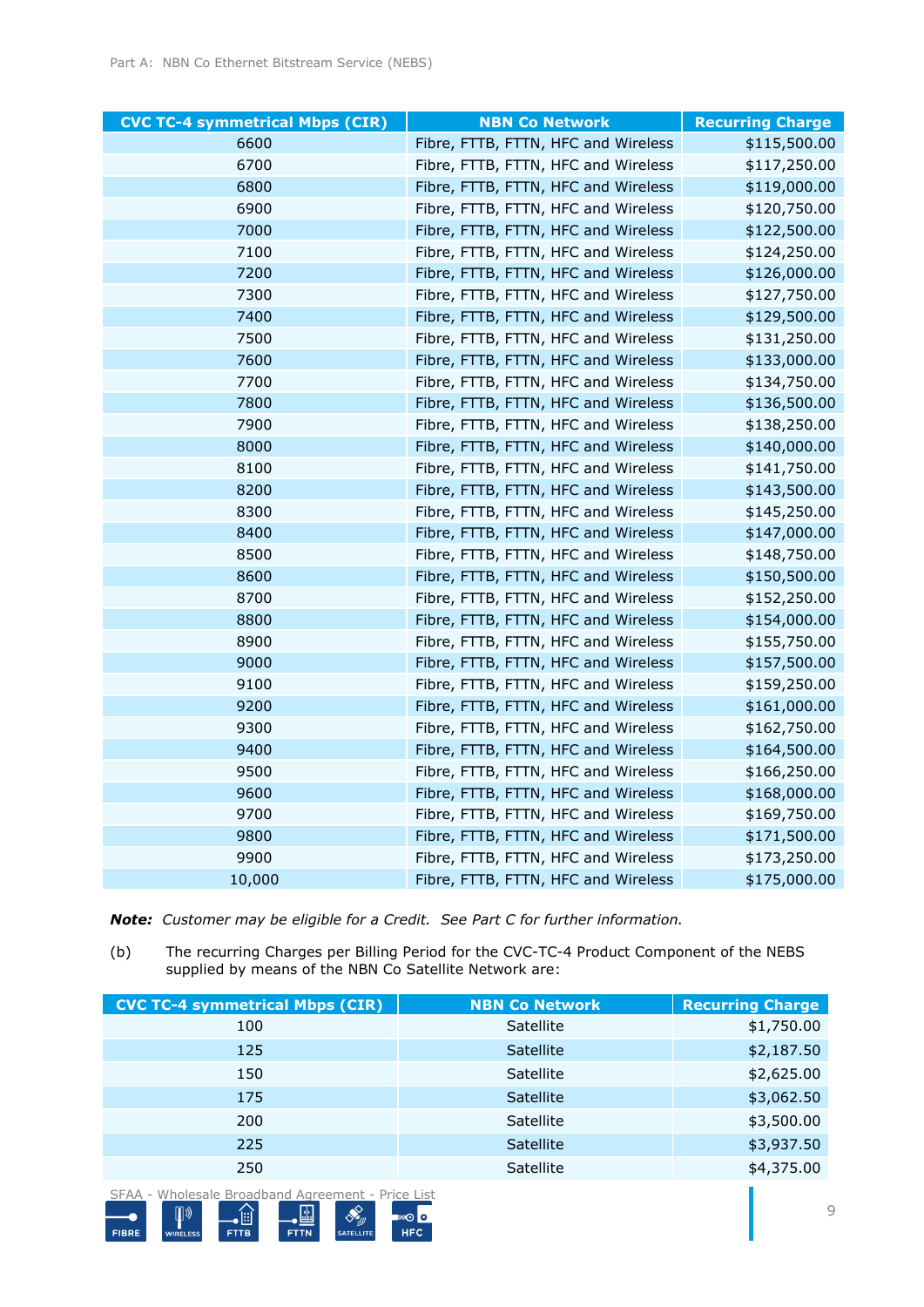| 275 | Satellite | \$4,812.50  |
|-----|-----------|-------------|
| 300 | Satellite | \$5,250.00  |
| 325 | Satellite | \$5,687.50  |
| 350 | Satellite | \$6,125.00  |
| 375 | Satellite | \$6,562.50  |
| 400 | Satellite | \$7,000.00  |
| 425 | Satellite | \$7,437.50  |
| 450 | Satellite | \$7,875.00  |
| 475 | Satellite | \$8,312.50  |
| 500 | Satellite | \$8,750.00  |
| 525 | Satellite | \$9,187.50  |
| 550 | Satellite | \$9,625.00  |
| 575 | Satellite | \$10,062.50 |
| 600 | Satellite | \$10,500.00 |
| 625 | Satellite | \$10,937.50 |
| 650 | Satellite | \$11,375.00 |
| 675 | Satellite | \$11,812.50 |
| 700 | Satellite | \$12,250.00 |
| 725 | Satellite | \$12,687.50 |
| 750 | Satellite | \$13,125.00 |
| 775 | Satellite | \$13,562.50 |
| 800 | Satellite | \$14,000.00 |
| 825 | Satellite | \$14,437.50 |
| 850 | Satellite | \$14,875.00 |

*Note: Customer may be eligible for a Credit – see [Part C](#page-22-0) for further information. Additional Charges may apply – see sections [2.5](#page-12-1) and [3.4](#page-17-0) for further information. NBN Co will not make available CVC TC-4 bandwidth profiles above 600 Mbps until after Satellite Phase 1A: see section 2.2(c) of the Product Description for the NBN Co Ethernet Bitstream Service for further information.*

<sup>(</sup>c) The recurring Charges per Billing Period for the CVC TC-1 Product Component of the NEBS are:

| <b>CVC TC-1 symmetrical Mbps (CIR)</b> | <b>NBN Co Network</b>                             | <b>Recurring Charge</b> |
|----------------------------------------|---------------------------------------------------|-------------------------|
| 5                                      | Fibre, FTTB, FTTN, HFC, Wireless<br>and Satellite | \$87.50                 |
| 10                                     | Fibre, FTTB, FTTN, HFC, Wireless<br>and Satellite | \$175.00                |
| 20                                     | Fibre, FTTB, FTTN, HFC and Wireless               | \$350.00                |
| 25                                     | Fibre, FTTB, FTTN, HFC and Wireless               | \$437.50                |
| 30                                     | Fibre, FTTB, FTTN, HFC and Wireless               | \$525.00                |
| 40                                     | Fibre, FTTB, FTTN, HFC and Wireless               | \$700.00                |
| 50                                     | Fibre, FTTB, FTTN, HFC and Wireless               | \$875.00                |
| 60                                     | Fibre, FTTB, FTTN, HFC and Wireless               | \$1,050.00              |
| 80                                     | Fibre, FTTB, FTTN, HFC and Wireless               | \$1,400.00              |
| 100                                    | Fibre, FTTB, FTTN, HFC and Wireless               | \$1,750.00              |
| 120                                    | Fibre, FTTB, FTTN, HFC and Wireless               | \$2,100.00              |
| 150                                    | Fibre, FTTB, FTTN, HFC and Wireless               | \$2,625.00              |
| 200                                    | Fibre, FTTB, FTTN, HFC and Wireless               | \$3,500.00              |

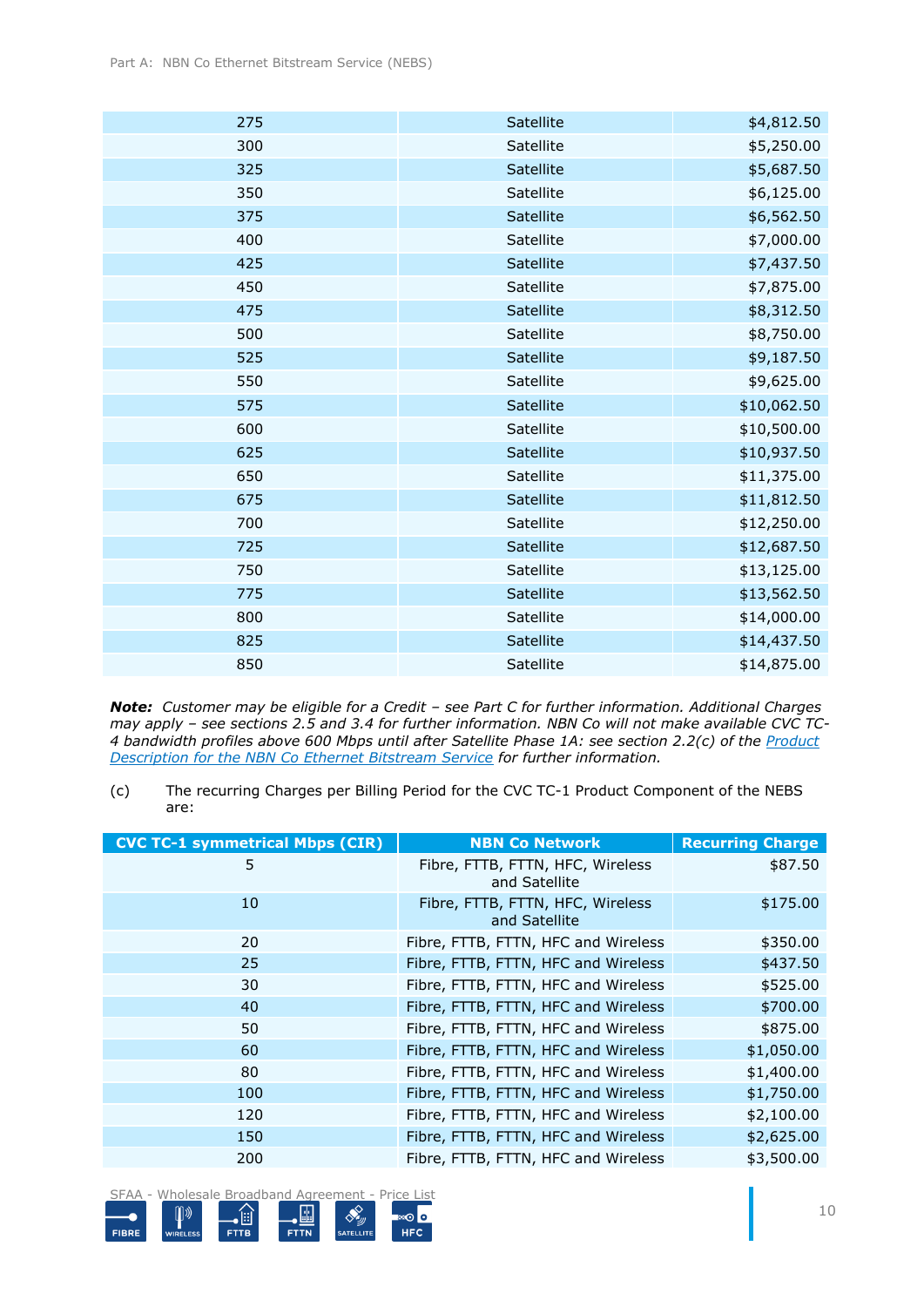| <b>CVC TC-1 symmetrical Mbps (CIR)</b> | <b>NBN Co Network</b>               | <b>Recurring Charge</b> |
|----------------------------------------|-------------------------------------|-------------------------|
| 250                                    | Fibre, FTTB, FTTN, HFC and Wireless | \$4,375.00              |
| 300                                    | Fibre, FTTB, FTTN, HFC and Wireless | \$5,250.00              |
| 400                                    | Fibre, FTTB, FTTN, HFC and Wireless | \$7,000.00              |
| 500                                    | Fibre, FTTB, FTTN, HFC and Wireless | \$8,750.00              |

*Note: Customer may be eligible for a Credit. See [Part C](#page-22-0) for further information.*

(d) The recurring Charges per Billing Period for the CVC TC-2 Product Component of the NEBS are:

| <b>CVC TC-2 symmetrical Mbps (CIR)</b> | <b>NBN Co Network</b>          | <b>Recurring Charge</b> |
|----------------------------------------|--------------------------------|-------------------------|
| 5                                      | Fibre, FTTB, FTTN and Wireless | \$87.50                 |
| 10                                     | Fibre, FTTB, FTTN and Wireless | \$175.00                |
| 20                                     | Fibre, FTTB, FTTN and Wireless | \$350.00                |
| 25                                     | Fibre, FTTB, FTTN and Wireless | \$437.50                |
| 30                                     | Fibre, FTTB, FTTN and Wireless | \$525.00                |
| 40                                     | Fibre, FTTB, FTTN and Wireless | \$700.00                |
| 50                                     | Fibre, FTTB, FTTN and Wireless | \$875.00                |
| 60                                     | Fibre, FTTB, FTTN and Wireless | \$1,050.00              |
| 80                                     | Fibre, FTTB, FTTN and Wireless | \$1,400.00              |
| 100                                    | Fibre, FTTB, FTTN and Wireless | \$1,750.00              |
| 120                                    | Fibre, FTTB, FTTN and Wireless | \$2,100.00              |
| 150                                    | Fibre, FTTB, FTTN and Wireless | \$2,625.00              |
| 200                                    | Fibre, FTTB, FTTN and Wireless | \$3,500.00              |
| 250                                    | Fibre, FTTB, FTTN and Wireless | \$4,375.00              |
| 300                                    | Fibre, FTTB, FTTN and Wireless | \$5,250.00              |
| 400                                    | Fibre, FTTB, FTTN and Wireless | \$7,000.00              |
| 500                                    | Fibre, FTTB, FTTN and Wireless | \$8,750.00              |
| 600                                    | Fibre, FTTB, FTTN and Wireless | \$10,500.00             |
| 700                                    | Fibre, FTTB, FTTN and Wireless | \$12,250.00             |
| 800                                    | Fibre, FTTB, FTTN and Wireless | \$14,000.00             |
| 900                                    | Fibre, FTTB, FTTN and Wireless | \$15,750.00             |
| 1000                                   | Fibre, FTTB, FTTN and Wireless | \$17,500.00             |

*Note: Customer may be eligible for a Credit. See [Part C](#page-22-0) for further information.*

### 1.3 NNI

The recurring Charges per Billing Period for the NNI Bearer Product Component of the NEBS are:

| <b>NNI Bearer Profile</b> | <b>NBN Co Network</b>                                    | <b>Recurring Charge</b> |
|---------------------------|----------------------------------------------------------|-------------------------|
| 1000BaseLX                | Fibre, FTTB, FTTN, HFC,<br>Wireless and Satellite        | \$200.00                |
| 10GBaseLR                 | Fibre, FTTB, FTTN, HFC,<br><b>Wireless and Satellite</b> | \$400.00                |
| 1000BaseEX                | Fibre, FTTB, FTTN, HFC,<br>Wireless and Satellite        | \$500.00                |
| 10GBaseER                 | Fibre, FTTB, FTTN, HFC,<br><b>Wireless and Satellite</b> | \$1,000.00              |

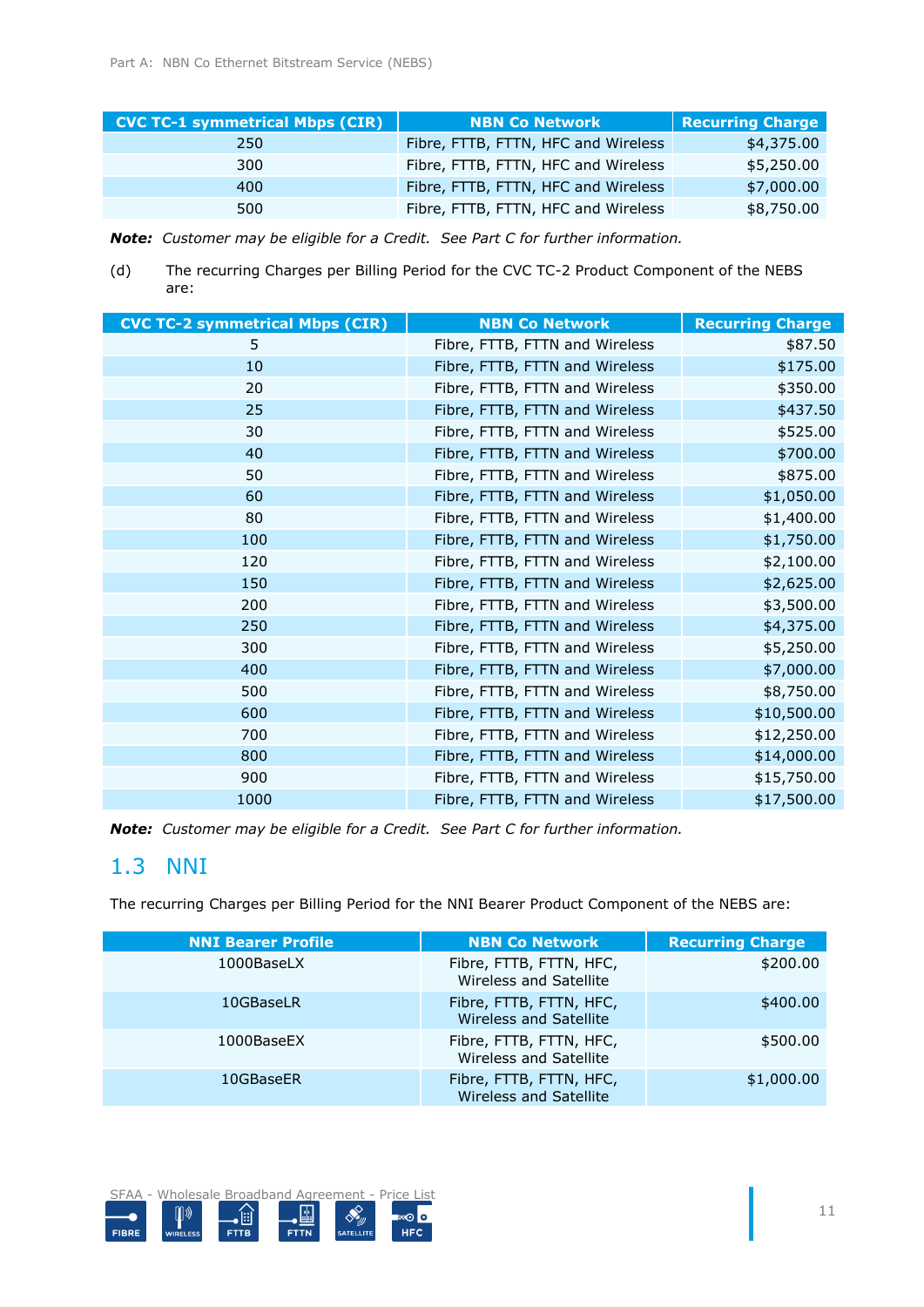## <span id="page-11-0"></span>2. Recurring Charges for optional features

*This section [2](#page-11-0) sets out the recurring Charges which apply to the optional Product Features that Customer may elect to acquire for an Ordered Product.*

### 2.1 Second UNI-V and AVC TC-1 bundle

The recurring Charge per Billing Period for a second UNI-V and AVC TC-1 bundle is:

| <b>AVC TC-1 symmetrical Mbps (CIR)</b>                                                                    | <b>NBN Co Network</b> | <b>Recurring Charge</b> |
|-----------------------------------------------------------------------------------------------------------|-----------------------|-------------------------|
| 0.15                                                                                                      | <b>Fibre</b>          | \$17.50                 |
| <b>Note:</b> Conditions of supply of a second UNI-V and AVC TC-1 bundle are described in section 7 of the |                       |                         |
| Product Description for the NBN Co Ethernet Bitstream Service.                                            |                       |                         |

## 2.2 Enhanced Fault Rectification Service

The recurring Charge per Billing Period for the Enhanced Fault Rectification Service is:

| <b>Enhanced Fault Rectification Service option</b> | <b>NBN Co Network</b> | <b>Recurring Charge</b> |
|----------------------------------------------------|-----------------------|-------------------------|
| Enhanced-12                                        | Fibre, FTTB and FTTN  | \$15.00                 |
| Enhanced-12 (24/7)                                 | Fibre, FTTB and FTTN  | \$40.00                 |
| Enhanced-8                                         | Fibre, FTTB and FTTN  | \$25.00                 |
| Enhanced-8 (24/7)                                  | Fibre, FTTB and FTTN  | \$55.00                 |
| Enhanced-6                                         | Fibre, FTTB and FTTN  | $$32.50*$               |
| Enhanced-6 (24/7)                                  | Fibre, FTTB and FTTN  | \$65.00                 |
| Enhanced-4                                         | Fibre, FTTB and FTTN  | \$40.00                 |
| Enhanced-4 (24/7)                                  | Fibre, FTTB and FTTN  | \$75.00                 |

*\*Note: A rebate of \$0.50 applies to this Recurring Charge. The rebate will cease to apply on the earlier of:*

- *(a) the date that NBN Co notifies Customer by giving 5 Business Days prior written notice; and*
- *(b) the commencement date of a new wholesale broadband agreement that Customer enters into with NBN Co which governs the supply of products and services substantially equivalent to the Products and which terminates this Agreement.*

## 2.3 Multicast AVC

The recurring Charges per Billing Period for the Multicast AVC Product Feature of the NEBS are:

| <b>Multicast AVC downstream Mbps (CIR)</b> | <b>NBN Co Network</b> | <b>Recurring Charge</b> |
|--------------------------------------------|-----------------------|-------------------------|
|                                            | Fibre                 | \$2.00                  |
| 20                                         | Fibre                 | \$5.00                  |
| 30                                         | Fibre                 | \$10.00                 |
| 40                                         | Fibre                 | \$15.00                 |
| 50                                         | Fibre                 | \$20.00                 |

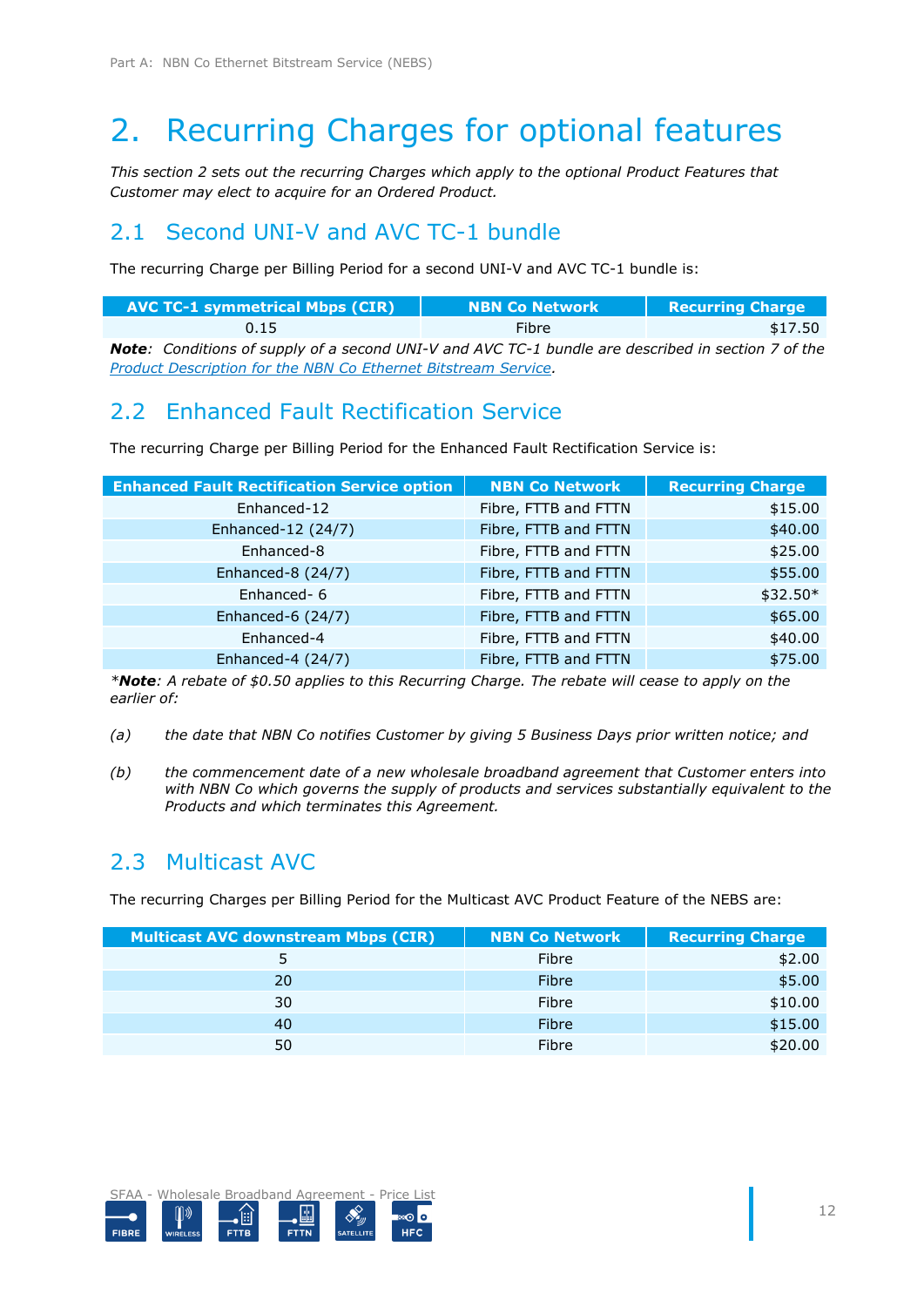## 2.4 Multicast Domain

(a) The recurring Charges per Billing Period for the Multicast Domain Product Feature of the NEBS are:

| <b>Multicast Domain downstream Mbps (CIR)</b> | <b>NBN Co Network</b> | <b>Recurring Charge</b> |
|-----------------------------------------------|-----------------------|-------------------------|
| 100                                           | Fibre                 | \$250.00                |
| 200                                           | Fibre                 | \$500.00                |
| 300                                           | Fibre                 | \$750.00                |
| 400                                           | Fibre                 | \$1,000.00              |
| 500                                           | Fibre                 | \$1,250.00              |
| 600                                           | Fibre                 | \$1,500.00              |
| 700                                           | Fibre                 | \$1,750.00              |
| 800                                           | Fibre                 | \$2,000.00              |
| 900                                           | Fibre                 | \$2,250.00              |
| 1000                                          | Fibre                 | \$2,500.00              |

(b) The recurring Charges per Billing Period for a Media Stream are:

| <b>Media Streams per Multicast</b><br><b>Domain</b> | <b>NBN Co Network</b> | <b>Recurring Charge</b>                                 |
|-----------------------------------------------------|-----------------------|---------------------------------------------------------|
| $\leq$ 200                                          | Fibre                 | \$0.00                                                  |
| >200                                                | Fibre                 | \$50 per Media Stream in excess<br>of 200 Media Streams |

## <span id="page-12-1"></span>2.5 CVC Class

The recurring Charges per Billing Period for the CVC Class feature of each CVC TC-4 Product Component of NEBS supplied by means of the NBN Co Satellite Network are:

| <b>CVC Class</b> | <b>Recurring Charge for each CVC TC-4 per associated</b><br><b>AVC TC-4</b> |
|------------------|-----------------------------------------------------------------------------|
|                  | \$0.00                                                                      |
|                  | \$18.00                                                                     |
|                  | \$40.00                                                                     |

*Note: Any Charges applicable under this section [2.5](#page-12-1) are in addition to any Charges that apply under sections [1.2](#page-6-0) and [3.4.](#page-17-0)*

## <span id="page-12-0"></span>3. Other Charges

*This section* [3](#page-12-0) *sets out the non-recurring Charges which apply to specific activities in connection with the supply of the NEBS. Note that other non-recurring Charges that do not relate to the supply of the NEBS may apply in respect to New Development Locations – see [Part D.](#page-25-0)* 

## 3.1 Installations and activations

(a) The Charges for the installation and activation of the NEBS supplied by means of the NBN Co Fibre Network, the NEBS supplied by means of the NBN Co FTTB Network, the NEBS supplied by means of the NBN Co FTTN Network, the NEBS supplied by means of the NBN Co Wireless Network and the NEBS supplied by means of the HFC Network are:

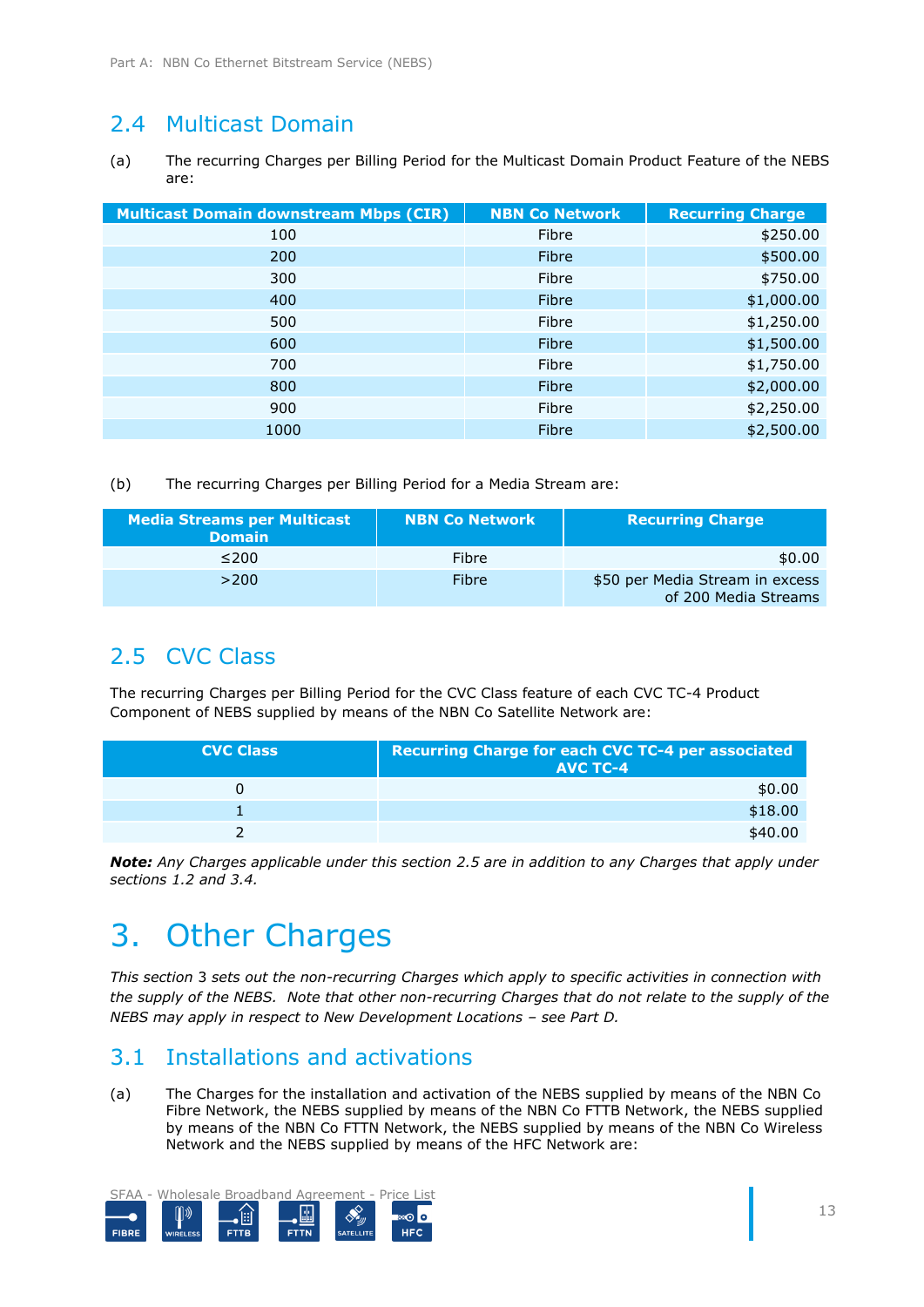| <b>Activity</b>                                                                    | <b>Charge per Activity</b>                                                                             |                                                                                           |                                                                                           |
|------------------------------------------------------------------------------------|--------------------------------------------------------------------------------------------------------|-------------------------------------------------------------------------------------------|-------------------------------------------------------------------------------------------|
|                                                                                    | <b>NBN Co Network</b>                                                                                  |                                                                                           |                                                                                           |
|                                                                                    | <b>Fibre and</b><br><b>Wireless</b>                                                                    | <b>FTTB and FTTN</b>                                                                      | <b>HFC</b>                                                                                |
| <b>Initial Standard</b><br>Installation                                            | \$0.00                                                                                                 | \$0.00                                                                                    | \$0.00                                                                                    |
| <b>Initial Non Standard</b><br>Installation                                        | Labour Rate $+$<br>Materials over<br>and above Initial<br>Standard<br>Installation                     | Labour Rate<br>+Materials<br>over and above Initial<br><b>Standard Installation</b>       | Labour Rate +<br>Materials over and<br>above Initial Standard<br>Installation             |
| Professional Splitter<br>Installation at time of a<br>Standard Installation        | N/A                                                                                                    | Labour Rate (min 2<br>hours) + Materials<br>(min \$10)                                    | N/A                                                                                       |
| Professional HFC-NTD<br>Installation                                               | N/A                                                                                                    | N/A                                                                                       | Labour Rate (min 2<br>hours $)*$                                                          |
| Subsequent Installation                                                            | $$270.00 +$<br>Labour Rate<br>+ Materials<br>over and above<br><b>Initial Standard</b><br>Installation | $$270.00 +$ Labour<br>Rate + Materials<br>over and above Initial<br>Standard Installation | $$270.00 +$ Labour Rate<br>+ Materials<br>over and above Initial<br>Standard Installation |
| Subsequent Installation<br>of Power Supply with<br><b>Battery Backup</b>           | \$0.00                                                                                                 | N/A                                                                                       | N/A                                                                                       |
| Professional Splitter<br>Installation not at time<br>of a Standard<br>Installation | N/A                                                                                                    | Labour Rate (min 3<br>hours) + Materials<br>(min \$10)                                    | N/A                                                                                       |
| <b>Access Component</b><br>Reactivation                                            | \$0.00                                                                                                 | \$0.00                                                                                    | \$0.00                                                                                    |
| <b>Multicast AVC</b><br>Reactivation                                               | \$0.00                                                                                                 | \$0.00                                                                                    | N/A                                                                                       |
| <b>CVC Activation</b>                                                              | \$0.00                                                                                                 | \$0.00                                                                                    | \$0.00                                                                                    |
| <b>Multicast Domain</b><br>Activation                                              | \$0.00                                                                                                 | \$0.00                                                                                    | N/A                                                                                       |
| NNI 1000BaseLX<br>Activation                                                       |                                                                                                        | \$1,000.00                                                                                |                                                                                           |
| NNI 10GBaseLR<br>Activation                                                        |                                                                                                        | \$5,000.00                                                                                |                                                                                           |
| NNI 1000BaseEX<br>Activation                                                       |                                                                                                        | \$7,000.00                                                                                |                                                                                           |
| NNI 10GBaseER<br>Activation                                                        |                                                                                                        | \$35,000.00                                                                               |                                                                                           |
| Service Qualification<br>Enquiry                                                   | \$0.00                                                                                                 | \$0.00                                                                                    | \$0.00                                                                                    |
| Service Transfer                                                                   | \$22.50                                                                                                | \$22.50                                                                                   | \$22.50^                                                                                  |
| <b>Transfer Reversal</b>                                                           | \$22.50                                                                                                | \$22.50                                                                                   | \$22.50^                                                                                  |
| Non Infrastructure<br>Transfers (per Service<br>Transfer)                          | \$5.00                                                                                                 | \$5.00                                                                                    | \$5.00^                                                                                   |

#### *Notes:*

*\* No charge will apply until the later of (i) 1 April 2017; and (ii) the date NBN Co introduces an End User HFC-NTD Installation.*

*^Not applicable during the HFC Stability Period.*

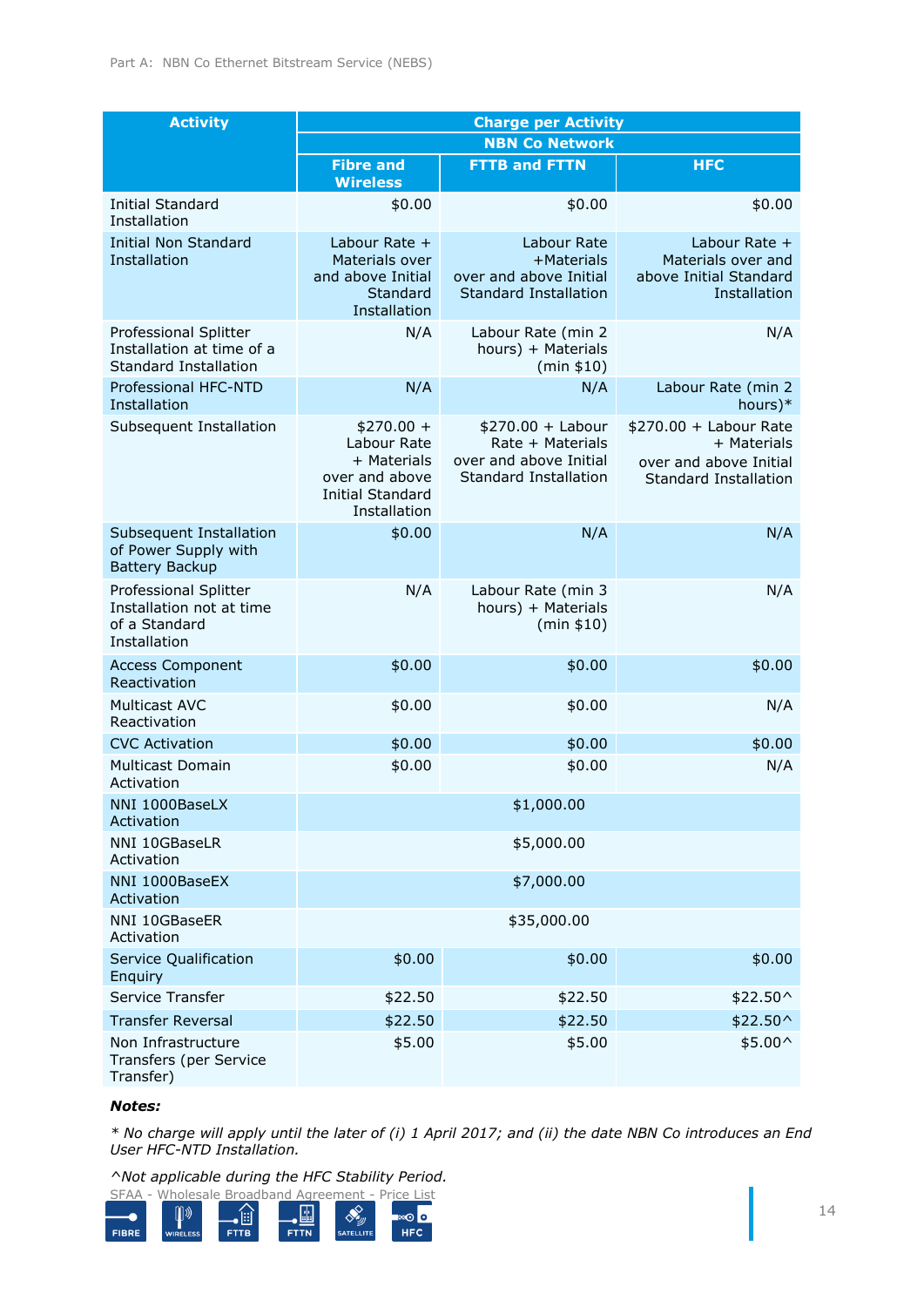(b) The Charges for the installation and activation of the NEBS supplied by means of the NBN Co Satellite Network are:

| <b>Activity</b>                                                                                | <b>Charge per Activity</b>                                                                      |                                                |                                  |
|------------------------------------------------------------------------------------------------|-------------------------------------------------------------------------------------------------|------------------------------------------------|----------------------------------|
| <b>Initial Standard Installation</b>                                                           | \$0.00                                                                                          |                                                |                                  |
|                                                                                                |                                                                                                 | Incidentals may apply for Limited Access Areas |                                  |
| <b>Initial Non Standard Installation</b>                                                       | Satellite Labour Rate + Materials + Incidentals<br>over and above Initial Standard Installation |                                                |                                  |
| Subsequent Installation in Urban Area,<br>Major Rural Area, Minor Rural Area or<br>Remote Area | 0.8 <sub>m</sub> NTD<br>outdoor unit<br>dish                                                    | $1.2m$ NTD<br>outdoor unit<br>dish             | 1.8m NTD<br>outdoor unit<br>dish |
|                                                                                                | \$692.00                                                                                        | \$1,057.00                                     | \$2,226.00                       |
| Subsequent Installation in Isolated Area                                                       | 0.8 <sub>m</sub> NTD<br>outdoor unit<br>dish                                                    | 1.2 <sub>m</sub> NTD<br>outdoor unit<br>dish   | 1.8m NTD<br>outdoor unit<br>dish |
|                                                                                                | \$1,559.00                                                                                      | \$1,751.00                                     | \$3,732.00                       |
| Subsequent Installation in Limited Access<br>Area                                              | Satellite Labour Rate + Materials + Incidentals                                                 |                                                |                                  |
| <b>Access Component Reactivation</b>                                                           | \$15.00<br>Incidentals may apply for Limited Access Areas                                       |                                                |                                  |
| <b>CVC Activation</b>                                                                          | \$0.00                                                                                          |                                                |                                  |
| NNI 1000BaseLX Activation                                                                      | \$1,000.00                                                                                      |                                                |                                  |
| <b>NNI 10GBaseLR Activation</b>                                                                | \$5,000.00                                                                                      |                                                |                                  |
| NNI 1000BaseEX Activation                                                                      | \$7,000.00                                                                                      |                                                |                                  |
| NNI 10GBaseER Activation                                                                       | \$35,000.00                                                                                     |                                                |                                  |
| Service Qualification Enquiry                                                                  |                                                                                                 |                                                | \$0.00                           |
| Site Survey Charge                                                                             | \$225.00<br>Incidentals may apply for Limited Access Areas                                      |                                                |                                  |
| Service Transfer                                                                               |                                                                                                 |                                                | \$22.50                          |
| <b>Transfer Reversal</b>                                                                       | \$22.50                                                                                         |                                                |                                  |
| Non Infrastructure Transfers (per Service<br>Transfer)                                         |                                                                                                 |                                                | \$5.00                           |

*Note: To be read subject to section 8 of the Product Description for the NBN Co Ethernet Bitstream Service in relation to Standard Installations for the Satellite Test Service.*

### 3.2 Service modification

(a) The Charges for service modifications relating to the NEBS supplied by means of the NBN Co Fibre Network, the NEBS supplied by means of the NBN Co FTTB Network, the NEBS supplied by means of the NBN Co FTTN Network, the NEBS supplied by means of the NBN Co Wireless Network and the NEBS supplied by means of the NBN Co HFC Network are:

| <b>Activity</b>                                                                                                                                                                                                                                              | <b>Charge per Activity</b>        |                              |                                               |  |
|--------------------------------------------------------------------------------------------------------------------------------------------------------------------------------------------------------------------------------------------------------------|-----------------------------------|------------------------------|-----------------------------------------------|--|
|                                                                                                                                                                                                                                                              | <b>NBN Co Network</b>             |                              |                                               |  |
|                                                                                                                                                                                                                                                              | <b>Fibre and Wireless</b>         | <b>FTTB and FTTN</b>         | <b>HFC</b>                                    |  |
| Access Component Modification (no<br>attendance at Premises required)                                                                                                                                                                                        | \$0.00                            | \$0.00                       | \$0.00                                        |  |
| <b>CVC Modification</b>                                                                                                                                                                                                                                      | \$0.00                            | \$0.00                       | \$0.00                                        |  |
| <b>Multicast Domain Modification</b>                                                                                                                                                                                                                         | \$0.00                            | \$0.00                       | N/A                                           |  |
| <b>NNI Modification</b>                                                                                                                                                                                                                                      | \$0.00                            | \$0.00                       | \$0.00                                        |  |
| Equipment Modification (attendance)<br>at Premises required)                                                                                                                                                                                                 | Labour Rate +<br><b>Materials</b> | Labour Rate (min 3<br>hours) | Labour Rate $+$<br>Materials (min 3<br>hours) |  |
| Equipment Removal                                                                                                                                                                                                                                            | Labour Rate $+$                   | Labour Rate (min 3           | Labour Rate $+$                               |  |
| SFAA - Wholesale Broadband Agreement - Price List<br>$\left[\!\left[\!\left[ \right]\!\right]\!\right)$<br><b>AUP</b><br>$\mathcal{S}_{\mathcal{D}}^{\Diamond}$<br>آ≣ ∙<br><b>FTTN</b><br><b>FIBRE</b><br><b>FTTB</b><br><b>WIRELESS</b><br><b>SATELLITE</b> | <b>EXO O</b><br><b>HFC</b>        |                              | 15                                            |  |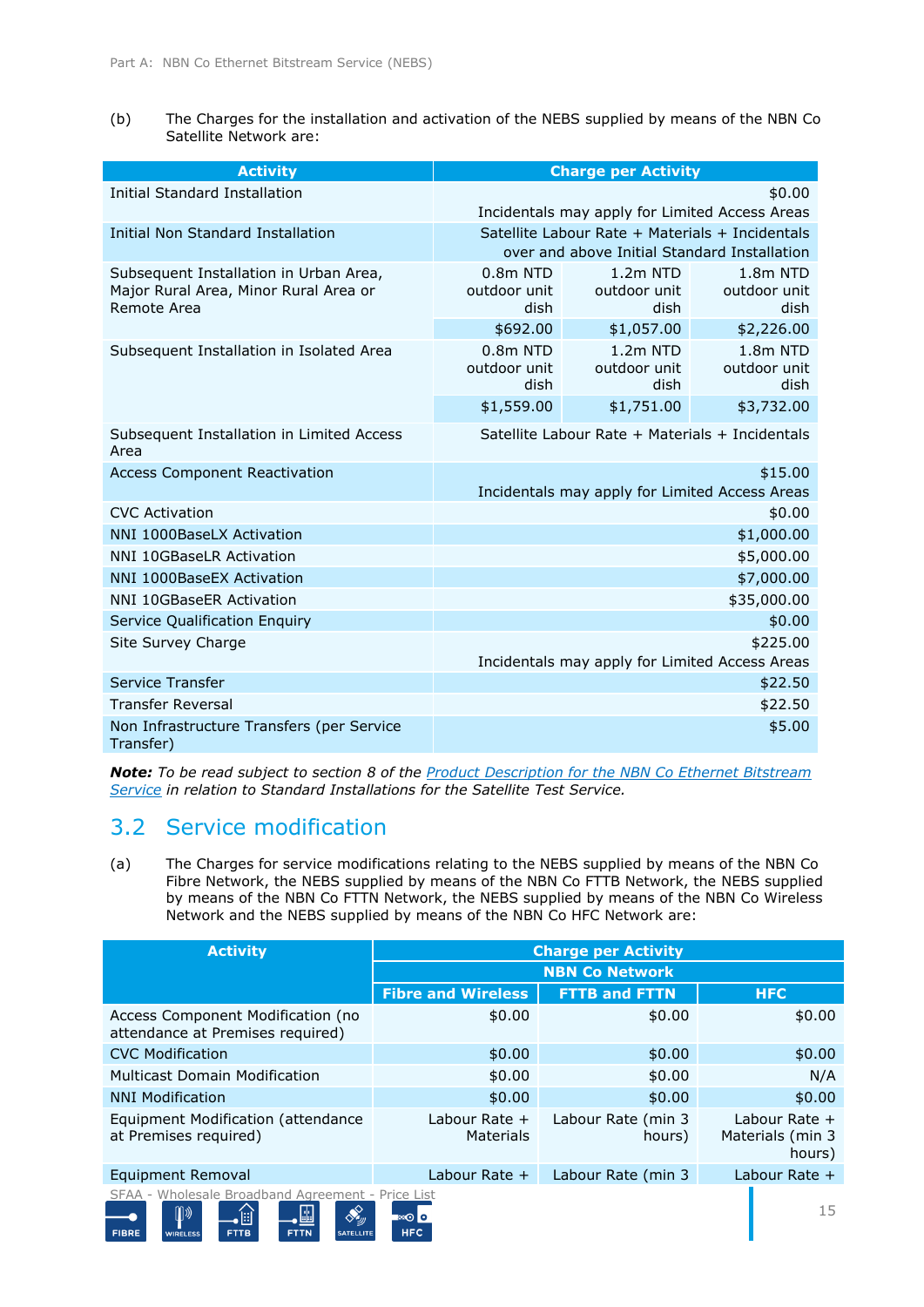| <b>Activity</b>  | <b>Charge per Activity</b>          |                              |                                               |
|------------------|-------------------------------------|------------------------------|-----------------------------------------------|
|                  | <b>NBN Co Network</b>               |                              |                                               |
|                  | <b>Fibre and Wireless</b>           | <b>FTTB and FTTN</b>         | <b>HFC</b>                                    |
|                  | <b>Materials</b>                    | hours)                       | Materials (min 3<br>hours)                    |
| Equipment Repair | Labour Rate $+$<br><b>Materials</b> | Labour Rate (min 3<br>hours) | Labour Rate $+$<br>Materials (min 3<br>hours) |

<sup>(</sup>b) The Charges for service modifications relating to the NEBS supplied by means of the NBN Co Satellite Network are:

| <b>Activity</b>                                                                                                             | <b>Charge per Activity</b>                      |                                                 |                                  |
|-----------------------------------------------------------------------------------------------------------------------------|-------------------------------------------------|-------------------------------------------------|----------------------------------|
| Access Component Modification (no<br>attendance at Premises required)                                                       |                                                 |                                                 | \$0.00                           |
| <b>CVC Modification</b>                                                                                                     |                                                 |                                                 | \$0.00                           |
| <b>NNI Modification</b>                                                                                                     |                                                 |                                                 | \$0.00                           |
| Equipment Modification (NTD indoor unit)                                                                                    |                                                 |                                                 | \$420.00                         |
|                                                                                                                             |                                                 | Incidentals may apply for Limited Access Area   |                                  |
| Equipment Modification (NTD outdoor unit)<br>in Urban Area, Major Rural Area, Minor<br>Rural Area or Remote Area            | $0.8m$ NTD<br>outdoor unit<br>dish              | $1.2m$ NTD<br>outdoor unit<br>dish              | 1.8m NTD<br>outdoor unit<br>dish |
|                                                                                                                             | \$754.00                                        | \$1,119.00                                      | \$2,288.00                       |
| Equipment Modification (NTD outdoor unit)<br>in Isolated Area                                                               | $0.8m$ NTD<br>outdoor unit<br>dish              | $1.2m$ NTD<br>outdoor unit<br>dish              | 1.8m NTD<br>outdoor unit<br>dish |
|                                                                                                                             | \$1,621.00                                      | \$1,812.00                                      | \$3,793.00                       |
| Equipment Modification (NTD outdoor unit)<br>in Limited Access Area                                                         | Satellite Labour Rate + Materials + Incidentals |                                                 |                                  |
| Equipment Modification (NTD indoor and<br>outdoor unit) in Urban Area, Major Rural<br>Area, Minor Rural Area or Remote Area | $0.8m$ NTD<br>outdoor unit<br>dish              | $1.2m$ NTD<br>outdoor unit<br>dish              | 1.8m NTD<br>outdoor unit<br>dish |
|                                                                                                                             | \$783.00                                        | \$1,149.00                                      | \$2,317.00                       |
| Equipment Modification (NTD indoor and<br>outdoor unit) in Isolated Area                                                    | $0.8m$ NTD<br>outdoor unit<br>dish              | 1.2m NTD<br>outdoor unit<br>dish                | 1.8m NTD<br>outdoor unit<br>dish |
|                                                                                                                             | \$1,650.00                                      | \$1,842.00                                      | \$3,823.00                       |
| Equipment Modification (NTD indoor and<br>outdoor unit) in Limited Access Area                                              |                                                 | Satellite Labour Rate + Materials + Incidentals |                                  |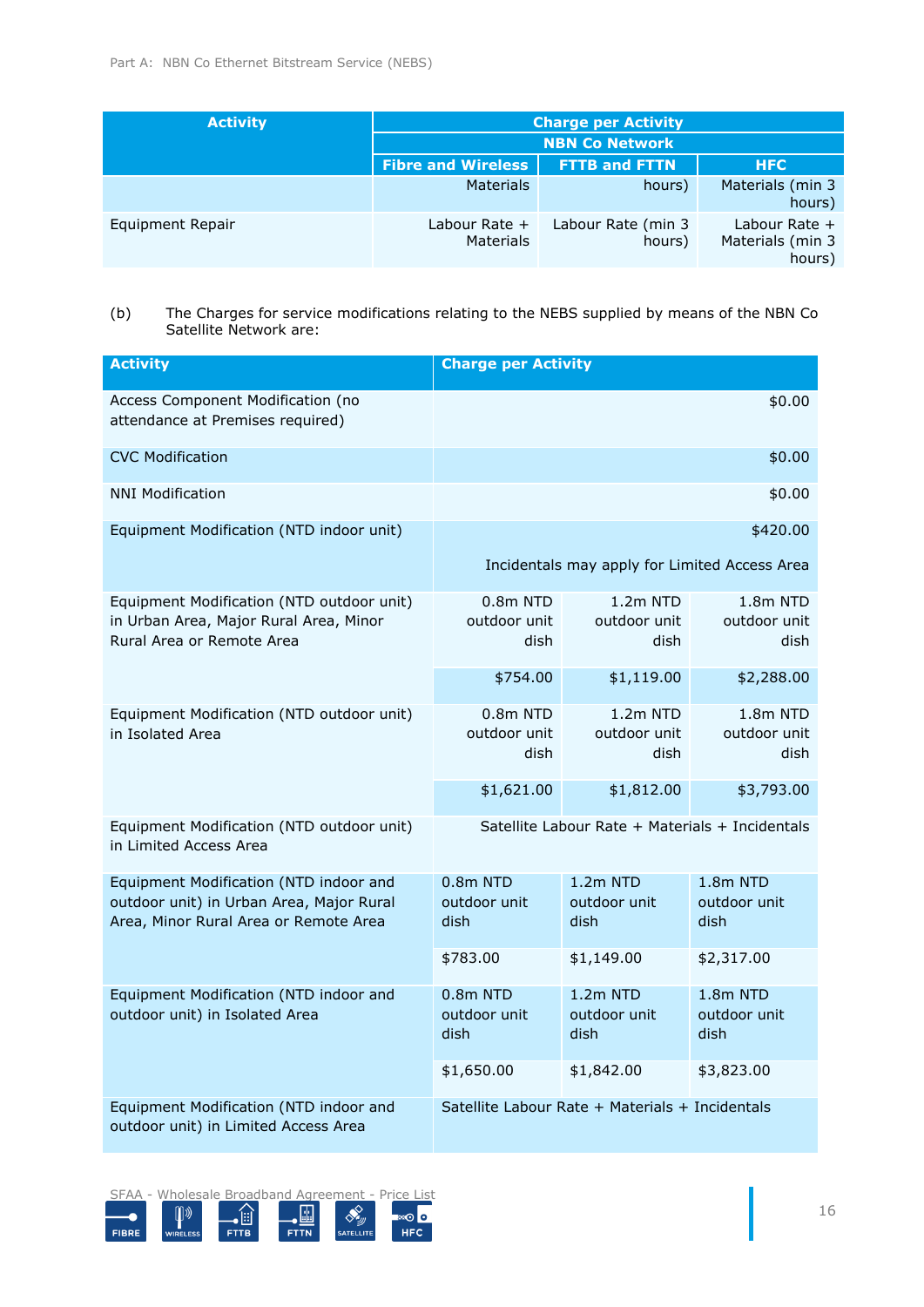| De-installation of ABG or NSS equipment* | \$135.00                                        |
|------------------------------------------|-------------------------------------------------|
| Equipment Repair                         | Satellite Labour Rate + Materials + Incidentals |

*\* Note: De-installation of ABG or NSS equipment is only available for dish sizes less than or equal to 1.2 metres in diameter at the time that NBN Co conducts an Installation of NBN Co Equipment for the delivery of NEBS supplied by means of the NBN Co Satellite Network. See section 4.7.5 of the NBN Co Operations Manual for details.*

### 3.3 Service management

(a) The Charges for service management relating to the NEBS supplied by means of the NBN Co Fibre Network, the NEBS supplied by means of the NBN Co FTTB Network, the NEBS supplied by means of the NBN Co FTTN Network, the NEBS supplied by means of the NBN Co Wireless Network and the NEBS supplied by means of the NBN Co HFC Network are:

| <b>Activity</b>                                                                | <b>Charge per Activity</b>          |                                                            |                              |  |
|--------------------------------------------------------------------------------|-------------------------------------|------------------------------------------------------------|------------------------------|--|
|                                                                                | <b>NBN Co Network</b>               |                                                            |                              |  |
|                                                                                | <b>Fibre and</b><br><b>Wireless</b> | <b>FTTB and FTTN</b>                                       | <b>HFC</b>                   |  |
| On Site Maintenance Call Out                                                   | \$0.00                              | N/A                                                        | N/A                          |  |
| No Fault Found (No Truck Roll<br>Required)                                     | \$50.00                             | \$50.00                                                    | \$50.00                      |  |
| No Fault Found (Truck Roll Required)                                           | Labour Rate (min 2<br>hours)        | Labour Rate (min 2<br>hours)                               | Labour Rate<br>(min 2 hours) |  |
| No Fault Found (Truck Roll Required<br>and Professional Splitter Installation) | N/A                                 | Labour Rate (min<br>$3.5$ hours) +<br>Materials (min \$10) | N/A                          |  |
| Late Cancellation (Site Visit Required)                                        | \$0.00                              | \$75.00                                                    | \$75.00                      |  |
| <b>Missed Appointment</b>                                                      | \$0.00                              | \$75.00                                                    | \$75.00                      |  |
| Restoration                                                                    | \$50.00                             | \$50.00                                                    | \$50.00                      |  |
| <b>Incorrect Callout</b>                                                       | N/A                                 | \$75.00                                                    | \$75.00                      |  |
| Voiceband Reinstatement/Transition<br>Reversal                                 | N/A                                 | \$250.00                                                   | N/A                          |  |

(b) The Charges for service management relating to the NEBS supplied by means of the NBN Co Satellite Network are:

| <b>Activity</b>                                                               | <b>Charge per Activity</b>                     |
|-------------------------------------------------------------------------------|------------------------------------------------|
| On Site Maintenance Call Out                                                  | \$0.00                                         |
|                                                                               | Incidentals may apply for Limited Access Areas |
| No Fault Found (No Truck Roll Required)                                       | \$50.00                                        |
| No Fault Found (Truck Roll Required)                                          | \$420.00                                       |
|                                                                               | Incidentals may apply for Limited Access Areas |
| Late Cancellation (Site Visit Required) in<br>Urban Area or Major Rural Area  | \$150.00                                       |
| Late Cancellation (Site Visit Required) in<br>Minor Rural Area or Remote Area | \$200.00                                       |
| Late Cancellation (Site Visit Required) in<br><b>Isolated Area</b>            | \$225.00                                       |
| Late Cancellation (Site Visit Required) in<br>Limited Access Area             | $$225.00 + Incidentials$                       |
| Missed Appointment (Urban Area or Major<br>Rural Area)                        | \$150.00                                       |
| Missed Appointment (Minor Rural Area or                                       | \$200.00                                       |
| SFAA - Wholesale Broadband Agreement - Price List                             |                                                |

80 O FIBRE **HFC**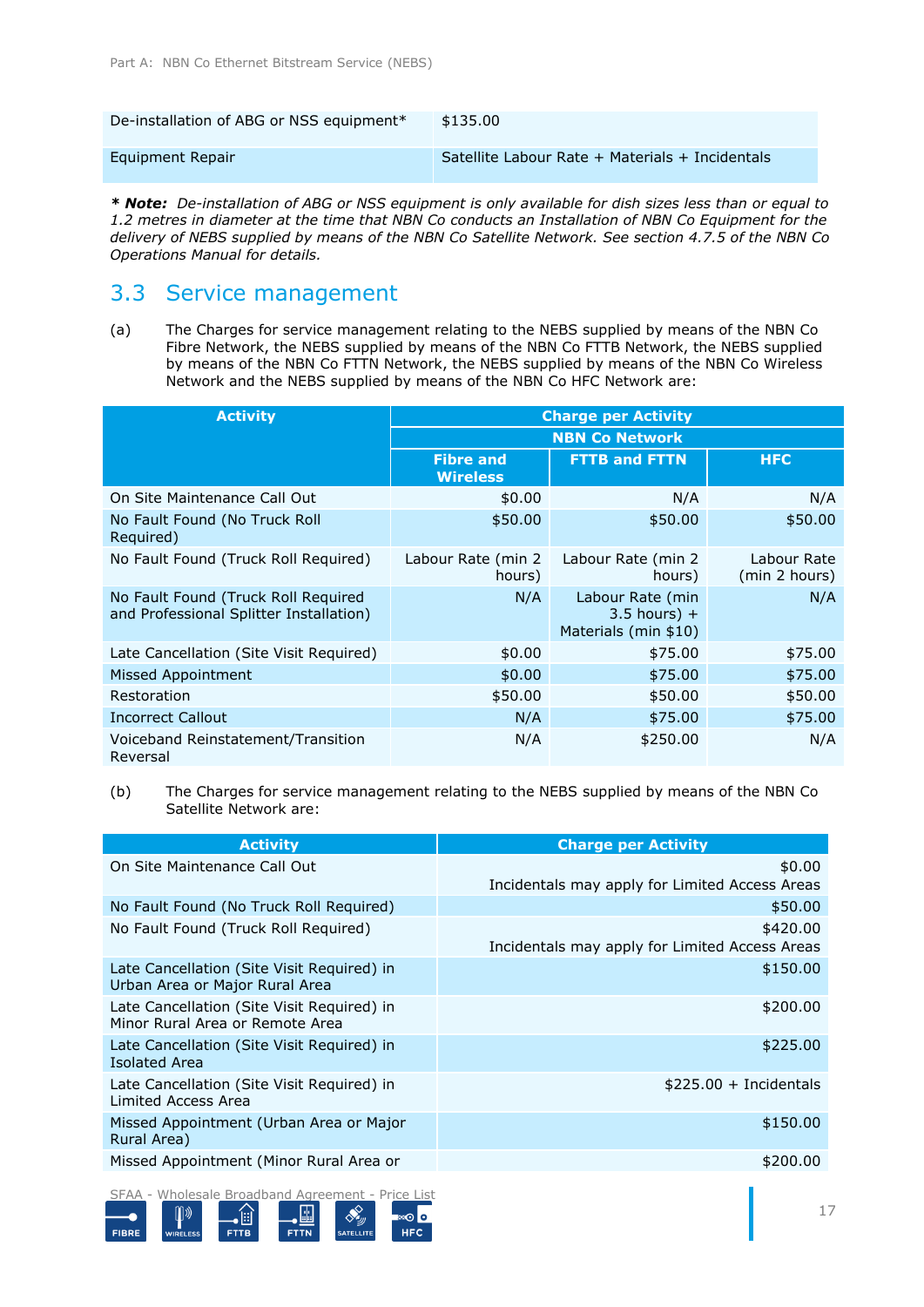| Remote Area)                             |                          |
|------------------------------------------|--------------------------|
| Missed Appointment (Isolated Area)       | \$225.00                 |
| Missed Appointment (Limited Access Area) | $$225.00 + Incidentials$ |
| Restoration                              | \$50.00                  |

## <span id="page-17-0"></span>3.4 CVC Class adjustment

<span id="page-17-1"></span>(a) In respect of the NEBS supplied by means of the NBN Co Satellite Network, if Customer uses CVC TC-4 capacity in excess of the average download and upload limitations set out in section 2.3(a) of the **Fair Use Policy**, Customer must pay the following Charge:

| <b>Ordered CVC</b><br><b>Class</b> | <b>Usage</b>                                                                                  | <b>Charge per each</b><br>associated AVC TC-4 |
|------------------------------------|-----------------------------------------------------------------------------------------------|-----------------------------------------------|
| 0                                  | Up to the allocated usage for CVC Class 1                                                     | \$18.00                                       |
|                                    | Greater than the allocated usage for CVC Class 1 up<br>to the allocated usage for CVC Class 2 | \$40.00                                       |
|                                    | Greater than allocated usage for CVC Class 2                                                  | \$150.00                                      |
|                                    | Up to the allocated usage for CVC Class 2                                                     | \$22.00                                       |
|                                    | Greater than allocated usage for CVC Class 2                                                  | \$132.00                                      |
|                                    | Greater than allocated usage for CVC Class 2                                                  | \$110.00                                      |

*Note: Any Charges applicable under this section [3.4](#page-17-0) are in addition to Charges that apply under sections [1.2](#page-6-0) and [2.5.](#page-12-1)*

- (b) Any Charge applicable under this section [3.4](#page-17-0) will be calculated by reference to the greater of:
	- (i) the total number of AVCs associated with the relevant CVC TC-4 at any time during the calendar week in which the excess usage occurred; and
	- (ii) the minimum number of AVCs that Customer was required to associate with the relevant CVC TC-4 at any time during the calendar week in which the excess usage occurred under section 2.2(e) of the Product Description for the NBN Co Ethernet Bitstream Service.
- <span id="page-17-2"></span>(c) The total number of AVCs associated with a CVC TC-4 during each calendar week will be calculated by including each AVC which has been associated with the CVC TC-4 at any time during the calendar week, regardless of whether Customer dissociated any such AVC from that CVC TC-4 at any time during the calendar week.
- (d) If Customer exceeds the average download and upload limitations set out in section 2.3(a) of the Fair Use Policy on multiple occasions in a Billing Period, a single Charge will apply under this section [3.4,](#page-17-0) the amount of which will be the highest applicable amount for any of those occasions as calculated under sections [3.4\(a\)](#page-17-1) to [3.4\(c\).](#page-17-2)
- (e) For the purposes of this section [3.4](#page-17-0), a "calendar week" means the period from 0000 Sunday to 2359 Saturday (Australian Eastern Standard Time or Australian Eastern Daylight Time as the case may be).

## <span id="page-17-3"></span>3.5 Early disconnection or modification of AVC TC-2 Product Component

- (a) This section [3.5](#page-17-3) applies in respect of a NEBS Ordered Product supplied (or to be supplied) by means of the NBN Co FTTB Network or NBN Co FTTN Network.
- (b) Subject to section [3.5\(d\),](#page-18-0) Customer must pay the Charge set out in [3.5\(d\)](#page-18-0) below if:
	- (i) Customer's NEBS Ordered Product includes an AVC TC-2 Product Component and NBN Co has opened a Remediation Case in respect of that NEBS Ordered Product to Remediate the AVC TC-2 bandwidth profile to the CIR Objective in accordance with sections 4.5.2.2 and 5.2.6 of the NBN Co Operations Manual; and

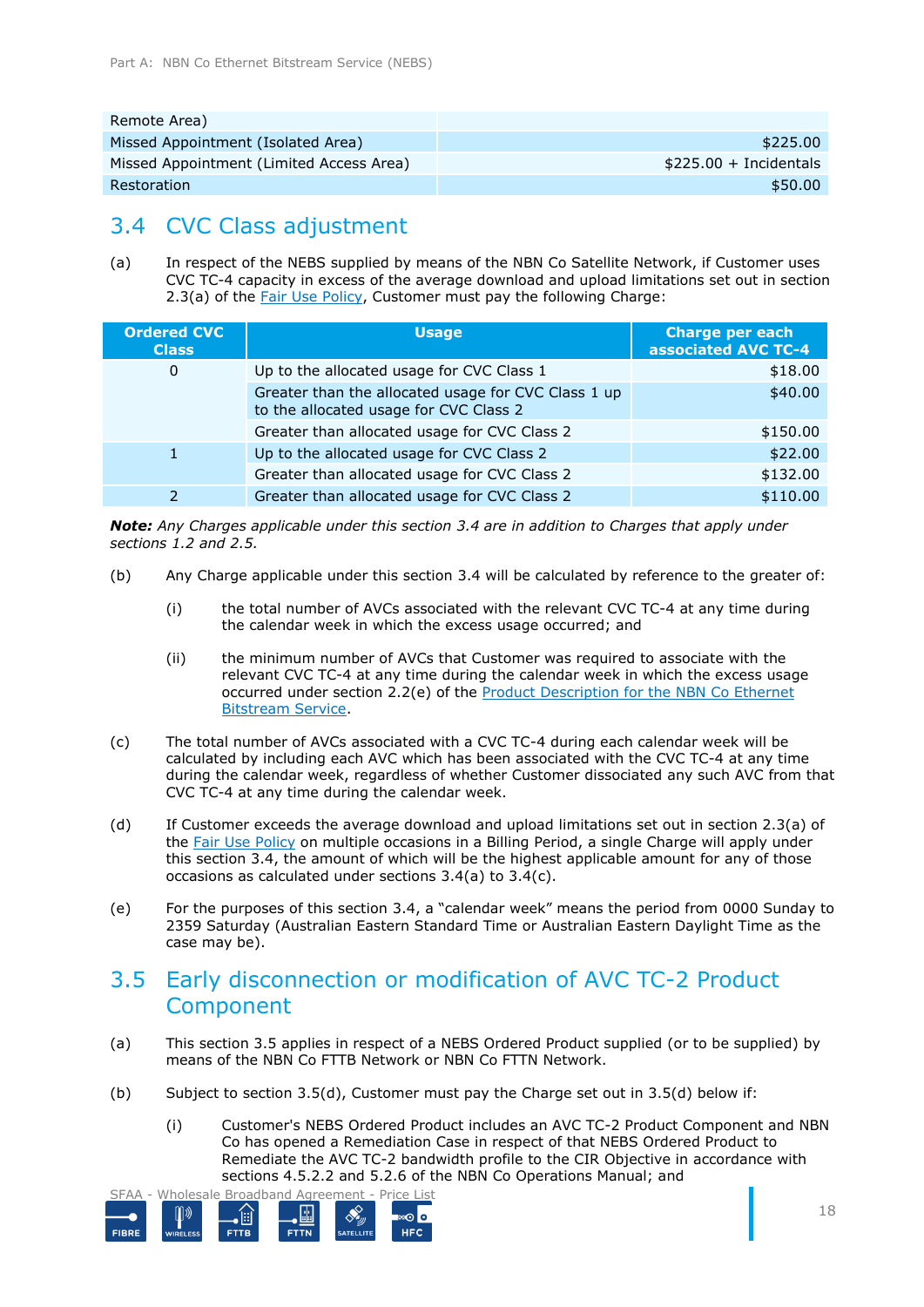- (ii) either:
	- A. the order for that AVC TC-2 bandwidth profile is cancelled; or
	- B. within 12 months after the day on which NBN Co completes the order for that NEBS Ordered Product (or Product Component):
		- 1. the NEBS Ordered Product is disconnected; or
		- 2. Customer submits a Modify Order in accordance with the NBN Co Operations Manual to modify the AVC TC-2 bandwidth profile for that NEBS Ordered Product:
			- a. from 10 Mbps (CIR) or 20 Mbps (CIR) to 5 Mbps (CIR);
			- b. from 10 Mbps (CIR) or 20 Mbps (CIR) to 0; or
			- c. from 5 Mbps (CIR) to 0.
- <span id="page-18-1"></span>(c) The Charge will be calculated as follows:

#### **Charge = (Pre Disconnection Modification Charge - Post Disconnection Modification Charge) x Shortfall Period**

Where:

#### **Pre Disconnection Modification Charge** means;

- (i) in the case of a cancellation, the recurring Charge for the AVC TC-2 Product Component that would have been applicable had that order completed; and
- (ii) in the case of a disconnection or modification, the recurring Charge for the AVC TC-2 Product Component applicable prior to:
	- A. the disconnection of the NEBS Ordered Product; or
	- B. the modification of the AVC TC-2 bandwidth profile,

as set out in section [1.1\(d\).](#page-6-1)

#### **Post Disconnection Modification Charge** means:

- (i) in the case of a cancellation or disconnection, nil; and
- (ii) in the case of a modification, the recurring Charge for the AVC TC-2 Product Component applicable after the modification of the AVC TC-2 bandwidth profile, as set out in section [1.1\(d\).](#page-6-1)

#### **Shortfall Period** means:

- (i) in the case of a cancellation, 12 months; and
- (ii) in the case of a disconnection or modification, 12 months less the period during which the Pre Disconnection Modification Charge applied, calculated on a pro rata daily basis.
- <span id="page-18-0"></span>(d) The Charge set out in section [3.5\(c\)](#page-18-1) above will not apply if:
	- (i) NBN Co has undertaken Remediation activities at the Premises or on the NBN Co Copper Pair and has notified Customer, in accordance with the NBN Co Operations Manual, that Remediation to the CIR Objective was unsuccessful; or
	- (ii) the NEBS Ordered Product is disconnected following acceptance by NBN Co of a Service Transfer Order for a Service Transfer and the Gaining Customer orders the

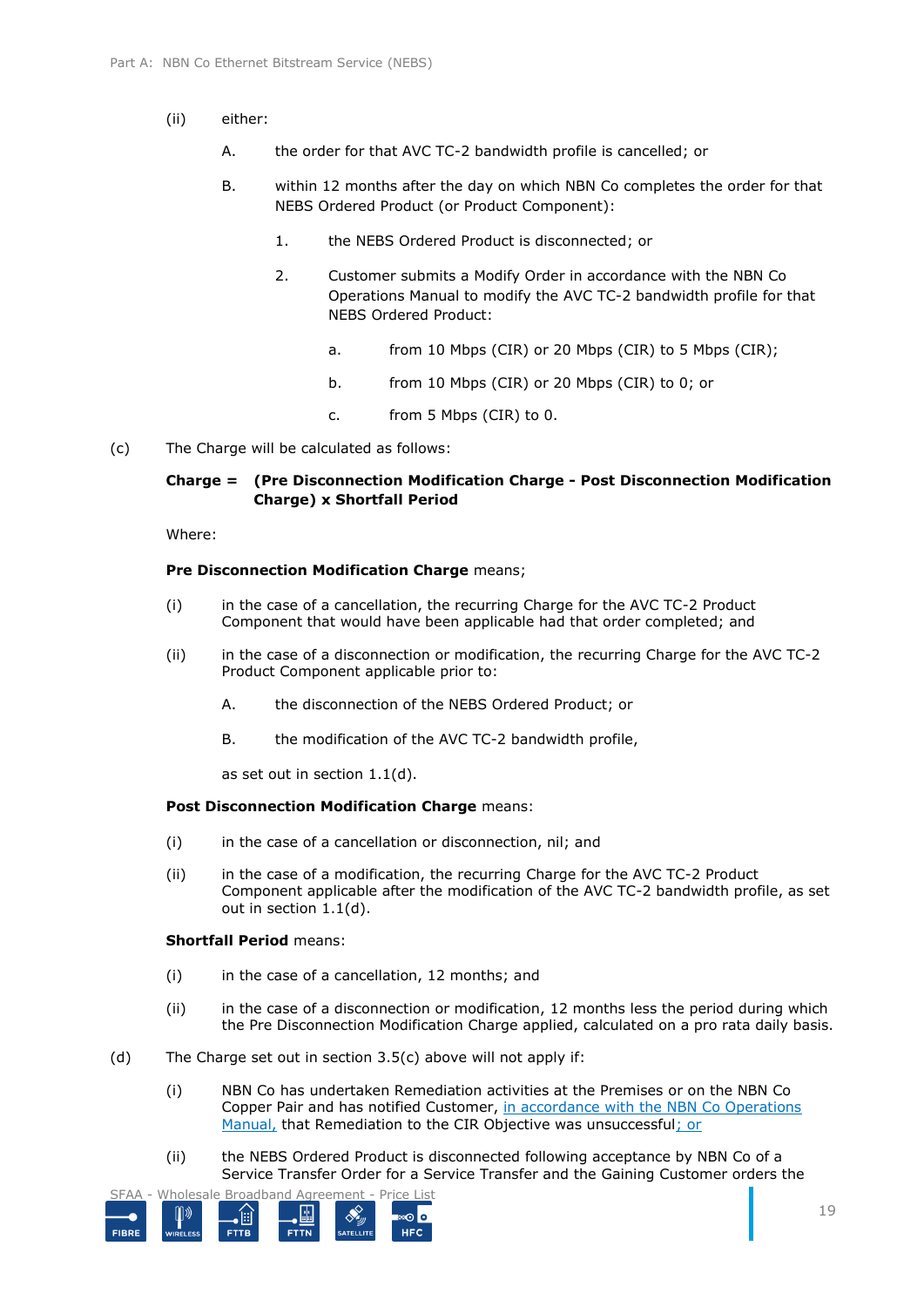same, or a higher, AVC TC-2 bandwidth profile as the CIR Objective applicable to the Losing Customer's NEBS Ordered Product.

### 3.6 Labour Rate and Materials

In this section [3:](#page-12-0)

- (a) **Labour Rate** means \$75.00 for each of the total number of man-hours of labour required to perform the relevant activity (rounded up to the next full hour);
- (b) **Satellite Labour Rate** means \$98.00 for each of the total number of man-hours of labour required to perform the relevant activity (rounded up to the next full hour);
- (c) **Materials** means the cost of materials necessary to perform the relevant activity; and
- (d) **Incidentals** means the following charges (as applicable and as notified to Customer by NBN Co from time to time):

| <b>Incidental</b>                            | <b>Charge</b>          |
|----------------------------------------------|------------------------|
| Travel - Land (\$/km)                        | \$1.40                 |
| Travel Time - Labour (Per Installer \$/hour) | \$98.00                |
| <b>Purchased Travel</b>                      | At cost (by quotation) |
| Car Hire                                     | At cost (by quotation) |
| Travel - Freight                             | At cost (by quotation) |
| Accommodation                                | At cost (by quotation) |
| Equipment Rental                             | At cost (by quotation) |
| <b>Other Expenses</b>                        | At cost (by quotation) |

SFAA - Wholesale Broadband Agreement - Price List ∞⊙∣⊙

**HFC** 

FIBRE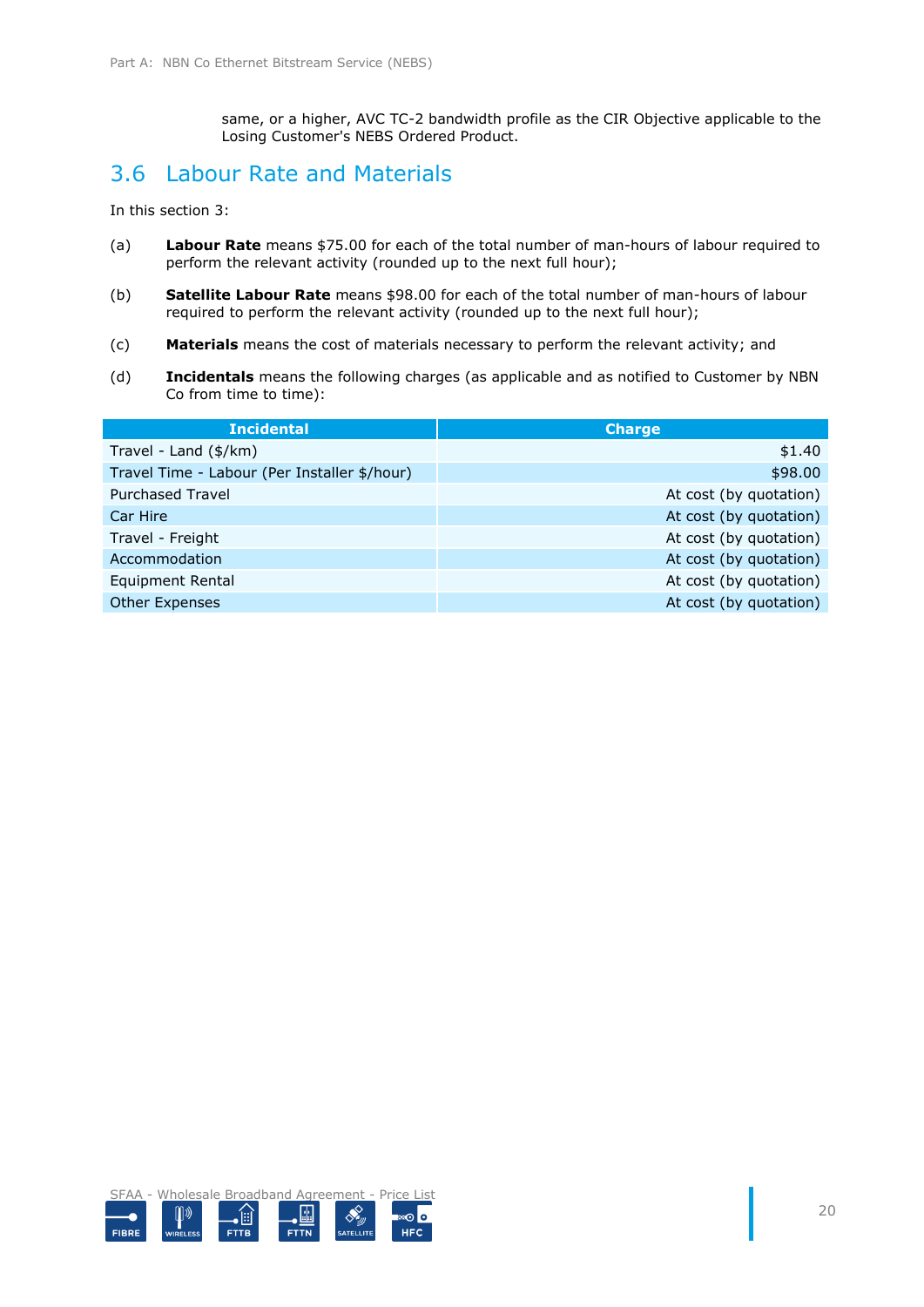## <span id="page-20-0"></span>**Part B: Facilities Access Service**

## <span id="page-20-1"></span>4. Recurring Charges

*This section* [4](#page-20-1) *sets out the recurring Charges which apply to the Service Elements of the Facilities Access Service. The specific Charges which apply depend on the Service Elements selected by Customer.* 

The recurring Charges per Billing Period for the Service Elements of the Facilities Access Service are:

| <b>Service Element</b>                                       | <b>Recurring Charge</b> |
|--------------------------------------------------------------|-------------------------|
| Cross Connect                                                | \$0.00                  |
| NBN Co Co-location (1 x lockable half height Equipment Rack) | \$1,200.00              |
| NBN Co Co-location (1 x lockable full height Equipment Rack) | \$2,000.00              |
| NBN Co ODF Termination Point                                 | \$0.00                  |
| NBN Co Building Entry Service (per fibre cable)*             | \$190.00                |

\*Includes performance of an initial feasibility study and one post-installation inspection.

## <span id="page-20-2"></span>5. Other Charges

*This section* [5](#page-20-2) *sets out the non-recurring Charges which apply to specific activities in connection with the supply of the Facilities Access Service*.

### 5.1 Setup and activations

The Charges for the setup and activation of the Facilities Access Service are:

| <b>Activity</b>                                                              | <b>Charge</b>           |
|------------------------------------------------------------------------------|-------------------------|
| <b>Cross Connects Activation</b>                                             | \$0.00                  |
| NBN Co Co-location (1 x lockable half height Equipment Rack)<br>Activation   | \$900.00                |
| NBN Co Co-location (1 x lockable full height Equipment Rack)<br>Activation   | \$1,500.00              |
| NBN Co ODF Termination Point Activation                                      | \$0.00                  |
| First Access Card                                                            | \$0.00                  |
| Additional feasibility study for NBN Co Building Entry Service               | Labour Rate + Materials |
| Additional post-installation inspection for NBN Co Building Entry<br>Service | Labour Rate + Materials |

In this section [5:](#page-20-2)

- (a) **Labour Rate** means \$75.00 for each of the total number of man-hours of labour required to perform the relevant activity (rounded up to the next full hour); and
- (b) **Materials** means the cost of materials necessary to perform the relevant activity.

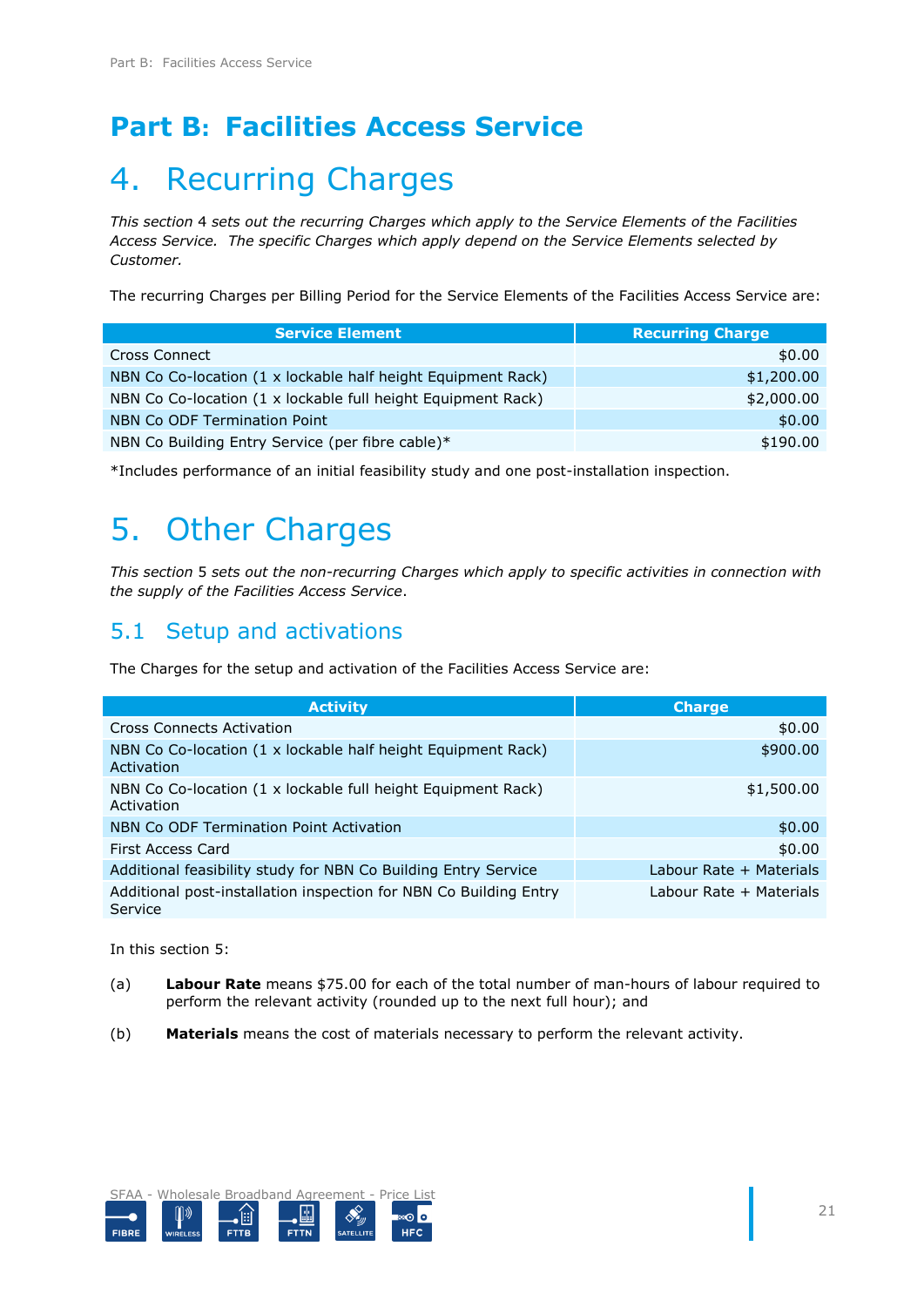## 5.2 Service management

The Charges for service management relating to the Facilities Access Service are:

| <b>Activity</b>                                               | <b>Charge</b> |
|---------------------------------------------------------------|---------------|
| Additional / Replacement Access Card                          | \$100.00      |
| Facilities Access Missed Appointment (During Business Hours)  | \$300.00      |
| Facilities Access Missed Appointment (Outside Business Hours) | \$450.00      |

SFAA - Wholesale Broadband Agreement - Price List  $\left[\!\left[\!\left[ \right]\!\right]\!\right)$  $\mathcal{S}_{\mathcal{D}}^{\Diamond}$ ∞⊙ <mark>⊙</mark> آ⊞ً• FIBRE **HFC FTTB FTTN** SATELLITE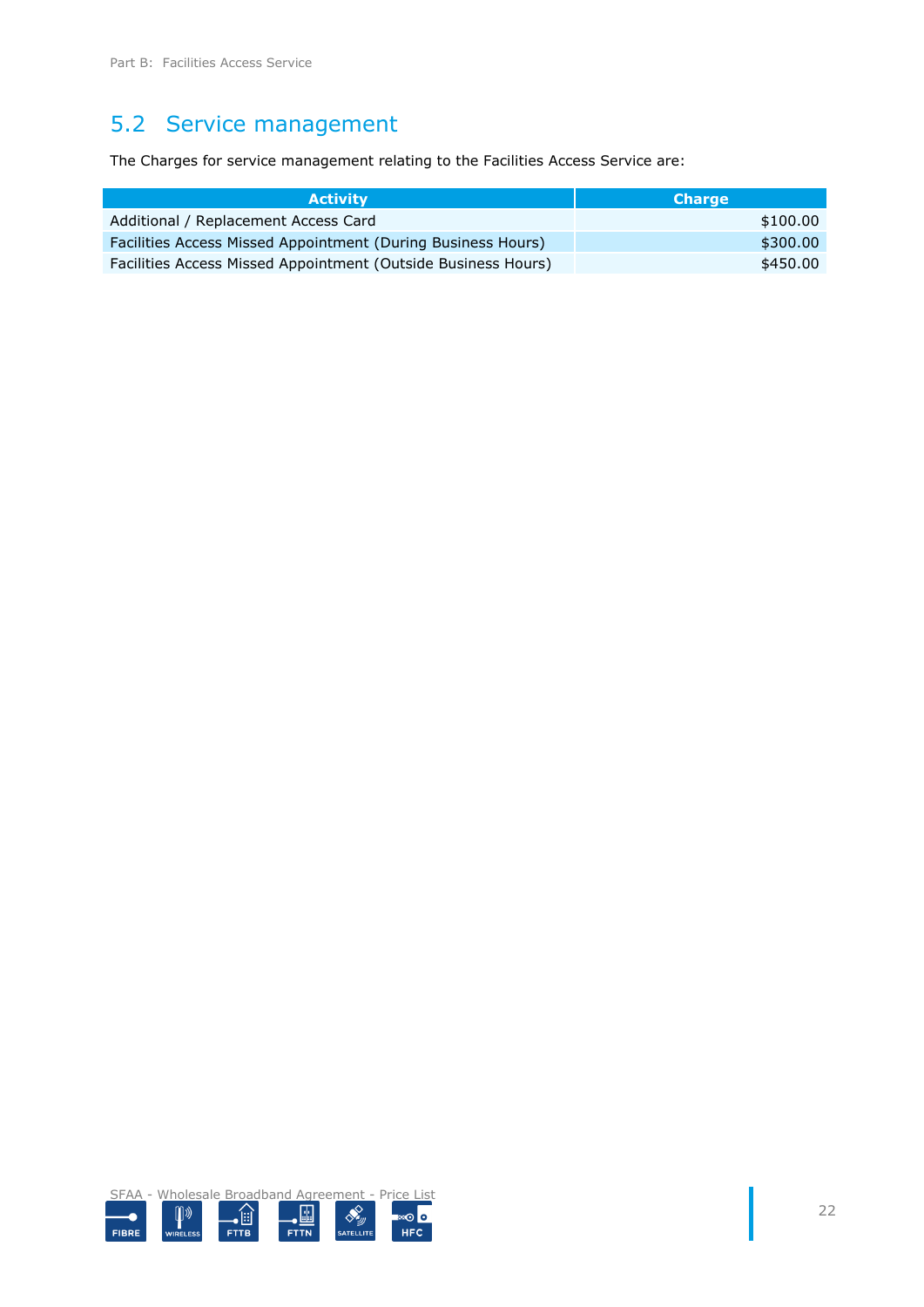## <span id="page-22-0"></span>**Part C: Discounts, Rebates and Credits**

## <span id="page-22-1"></span>6. CVC Credits

*This section [6](#page-22-1) sets out specific Rebates which NBN Co offers to Customer in connection with the supply of the CVC Product Component of the NEBS.*

## <span id="page-22-2"></span>6.1 CVC Credits

Where Customer is eligible to receive a 50 Kbps CVC Credit and a CVC Transitional Pricing Credit in respect of the same CSA in a Billing Period, Customer is only entitled to receive the greater of the 50 Kbps CVC Credit and the CVC Transitional Pricing Credit applicable in that Billing Period.

## 6.2 50 Kbps CVC Credit

### **Credit**

(a) The **50 Kbps CVC Credit** is equal to the recurring Charge which would apply to the NEBS for a 50Kbps CVC TC-4, excluding any recurring Charge under section [2.5.](#page-12-1)

**Example**: if the CVC pricing per Mbps is \$17.50 then the 50 Kbps CVC Credit will be \$0.875.

#### **Availability of credit**

- (b) Subject to section [6.1,](#page-22-2) in each Billing Period for each CSA NBN Co will give to Customer a 50 Kbps CVC Credit for each AVC TC-4 and UNI bundle supplied by NBN Co to Customer in respect of an NTD in that CSA as at the start of the relevant Billing Period.
- (c) The total 50 Kbps CVC Credits given to Customer in respect of a Billing Period are capped at the total recurring Charges that apply in respect of all CVCs supplied by NBN Co to Customer in the relevant CSA for that Billing Period, excluding any recurring Charge under section [2.5.](#page-12-1)

#### **Process to claim credit**

(d) NBN Co will apply the 50 Kbps CVC Credit to the next invoice following the Billing Period in which the corresponding AVC recurring charge was incurred by Customer.

### 6.3 CVC Transitional Pricing Credit

(a) The **CVC Transitional Pricing Credit** for NEBS CVC TC-4 capacity supplied by NBN Co to Customer, except in respect of NEBS supplied by means of the NBN Co Satellite Network is:

| <b>NEBS CVC TC-4</b> | <b>CVC Transitional Pricing Credit</b>                            |
|----------------------|-------------------------------------------------------------------|
| $\geq$ 150 Mbps      | Charge which would apply to 150 Mbps of CVC TC-4<br>capacity      |
| $<$ 150 Mbps         | Charge which applies to the actual amount of CVC TC-4<br>capacity |

#### **Availability of credit**

<span id="page-22-3"></span>(b) Subject to section [6.1,](#page-22-2) for each Billing Period for each CSA NBN Co will give to Customer a CVC Transitional Pricing Credit where NBN Co supplies a CVC TC-4 to Customer until the Billing Period in which the number of NBN Serviceable Premises in that CSA first exceeds 30,000.



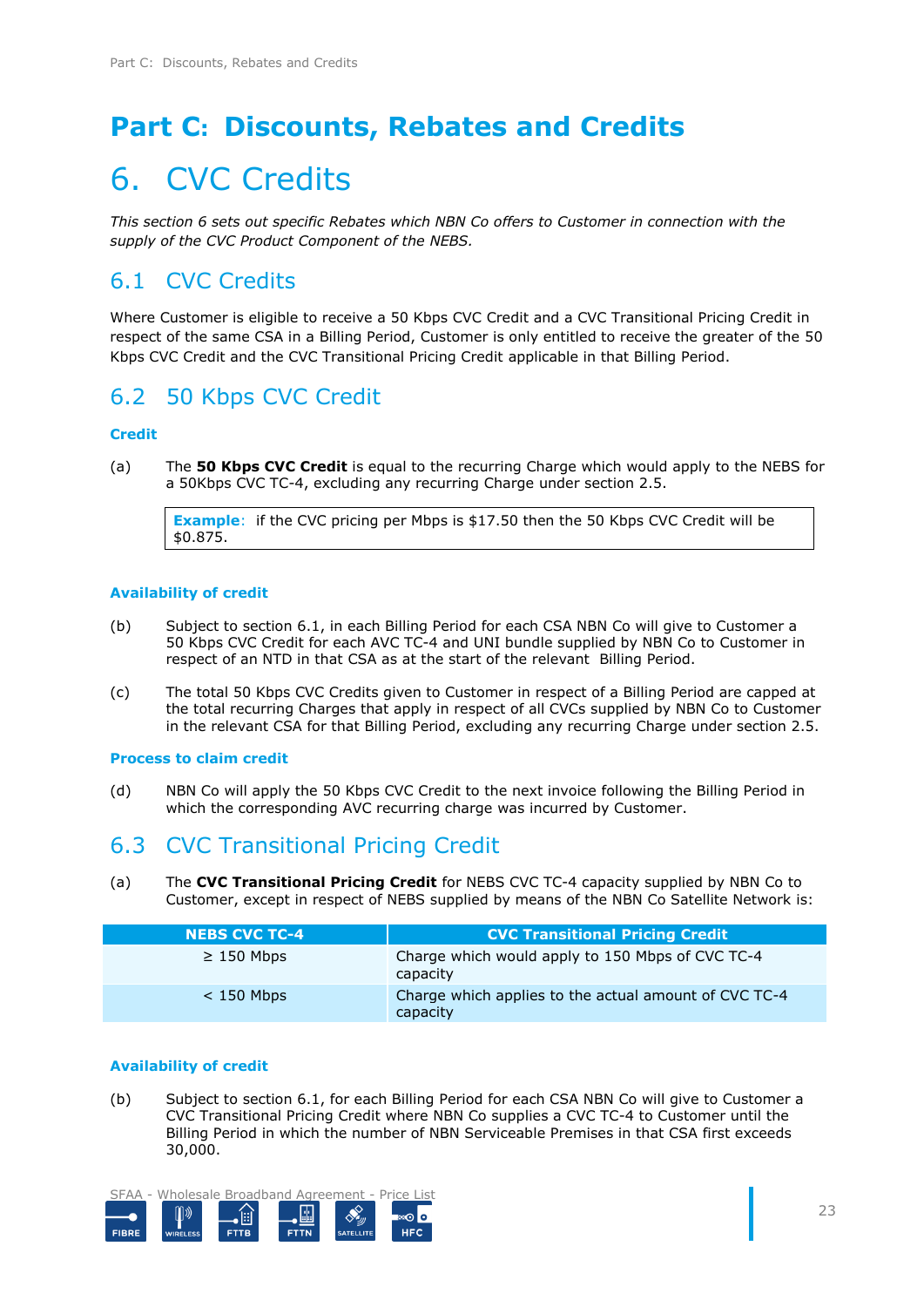(c) Where NBN Co has credited a CVC Transitional Pricing Credit for a Billing Period in which the number of NBN Serviceable Premises in the relevant CSA first exceeds 30,000, NBN Co will, in the subsequent Billing Period, reverse that CVC Transitional Pricing Credit and only apply any applicable 50 Kbps CVC Credit.

#### **Process to claim or receive credit**

(d) NBN Co will apply the CVC Transitional Pricing Credit to the invoice containing the corresponding CVC recurring charge.

#### **Special terms**

- (e) If the boundaries of a CSA change, including by reason of the establishment, relocation, replacement or closure of a Temporary POI or an Established POI, section [6.3\(b\)](#page-22-3) will apply to the reconfigured boundaries of the CSA and the number of NBN Serviceable Premises will be determined based on the reconfigured CSA.
- (f) NBN Co will use reasonable endeavours to notify Customer as soon as practicable after the CVC Transitional Pricing Credit is no longer available for a CSA.
- (g) Notwithstanding any other provision in this section [6,](#page-22-1) NBN Co will not give Customer a CVC Transitional Pricing Credit for a CSA in respect of any CVC TC-4 capacity supplied by means of the NBN Co Satellite Network.

## <span id="page-23-0"></span>7. First Battery Credit

*This section [7](#page-23-0) sets out the details of the First Battery Credit which NBN Co will give to the Customer if a fault or defect occurs with the First Battery supplied as part of the NEBS.*

#### **Credit**

(a) The **First Battery Credit** is \$30.00, given in accordance with the conditions set out in the Product Description for the NBN Co Ethernet Bitstream Service.

#### **Availability of credit**

- (b) NBN Co will give to Customer the First Battery Credit if:
	- (i) a fault or defect occurs in the First Battery during the First Battery Warranty Period;
	- (ii) Customer is supplied with the Battery Backup Service at the time the fault or defect occurs;
	- (iii) Customer installs a replacement battery in respect of that NTD; and
	- (iv) Customer submits a First Battery warranty claim in accordance with the processes set out in the NBN Co Operations Manual.

#### **Process to claim or receive credit**

(c) The First Battery Credit may be claimed in accordance with the process set out in the NBN Co Operations Manual.

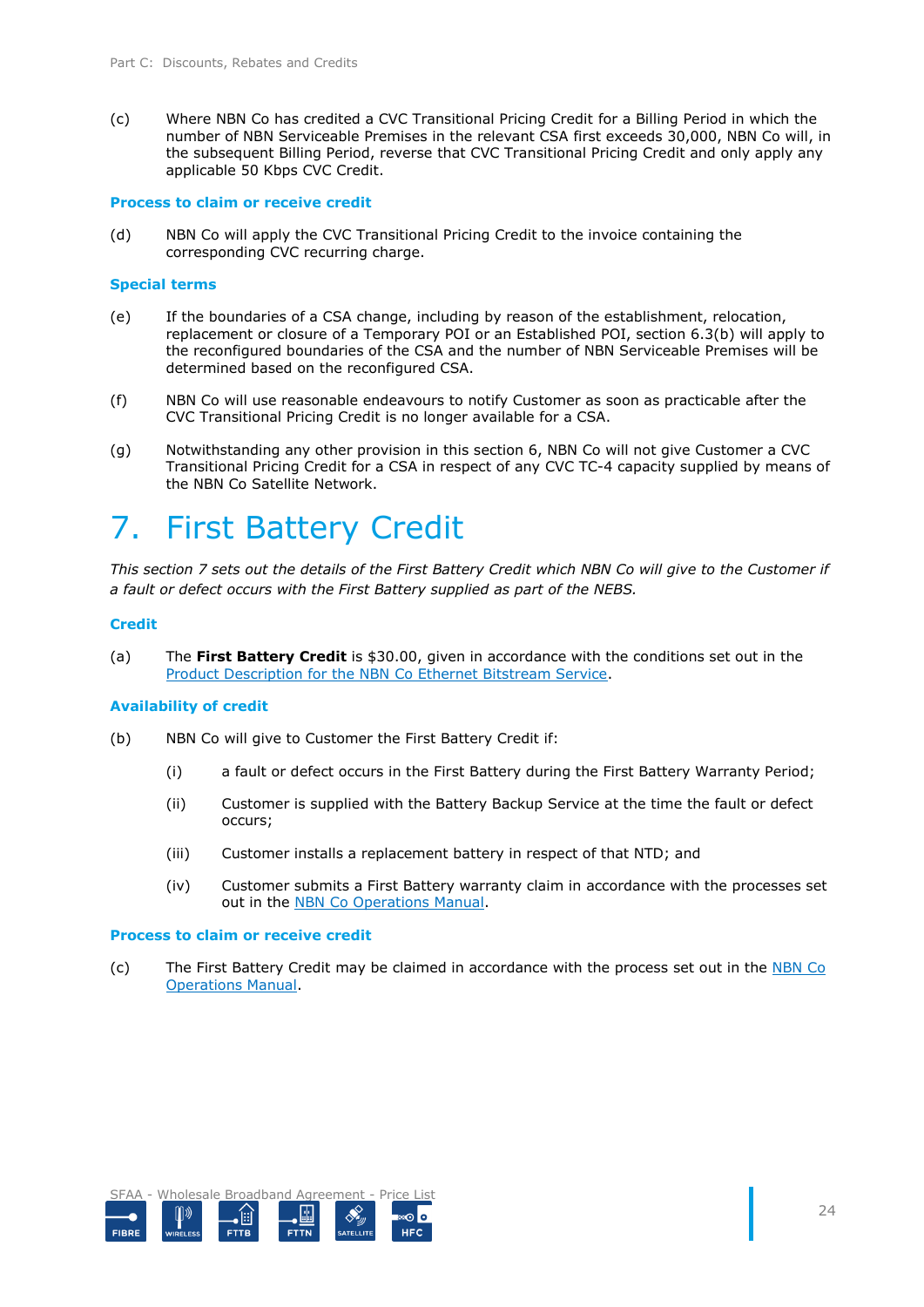## <span id="page-24-0"></span>8. Other Discounts, Credits and Rebates

*This section [8](#page-24-0) sets out the process by which NBN Co may offer new Discounts, Credits or Rebates to Customer which may be developed from time to time.* 

### 8.1 Discount/Credit/Rebate Notice

- (a) Without limiting any other part of this Agreement, NBN Co may offer a Discount, Credit or Rebate to Customer from time to time by issuing a Discount/Credit/Rebate Notice substantially in the form of [Schedule 1](#page-27-0) in accordance with this section [8.](#page-24-0)
- (b) A Discount, Credit or Rebate offered under this section [8](#page-24-0) is available from the commencement date set out in the Discount/Credit/Rebate Notice and will cease to be available on the earlier of:
	- (i) the expiry date for the Discount, Credit or Rebate set out in the Discount/Credit/Rebate Notice; or
	- (ii) expiry or termination of this Agreement.

### 8.2 Payment of Discounts, Credits or Rebates

- (a) NBN Co will give a Discount, Credit or Rebate to Customer in accordance with the relevant Discount/Credit/Rebate Notice.
- (b) Unless otherwise provided in the Discount/Credit/Rebate Notice, Customer must submit a claim for a Discount, Credit or Rebate within 6 months after the date on which Customer became eligible for that Discount, Credit or Rebate in accordance with the processes outlined in the Discount/Credit/Rebate Notice.
- (c) NBN Co is not obliged to pay any Discount, Credit or Rebate to Customer unless Customer complies with this section [8](#page-24-0) and the Discount/Credit/Rebate Notice.

### 8.3 Changes to Rebates notified under a Discount/Credit/Rebate **Notice**

Notwithstanding clause F4 of the Head Terms:

- (a) subject to section [8.3\(b\),](#page-24-1) NBN Co may amend a Discount, Credit or Rebate notified under a Discount/Credit/Rebate Notice by giving Customer 5 Business Days prior notice of the change; and
- <span id="page-24-1"></span>(b) NBN Co may change the amount of any Discount, Credit or Rebate payable under a Discount/Credit/Rebate Notice, suspend or withdraw, or reinstate a suspended or withdrawn Discount, Credit or Rebate at any time by giving 5 Business Days prior notice to Customer,

or as otherwise may be provided for in the Discount/Credit/Rebate Notice (as applicable).

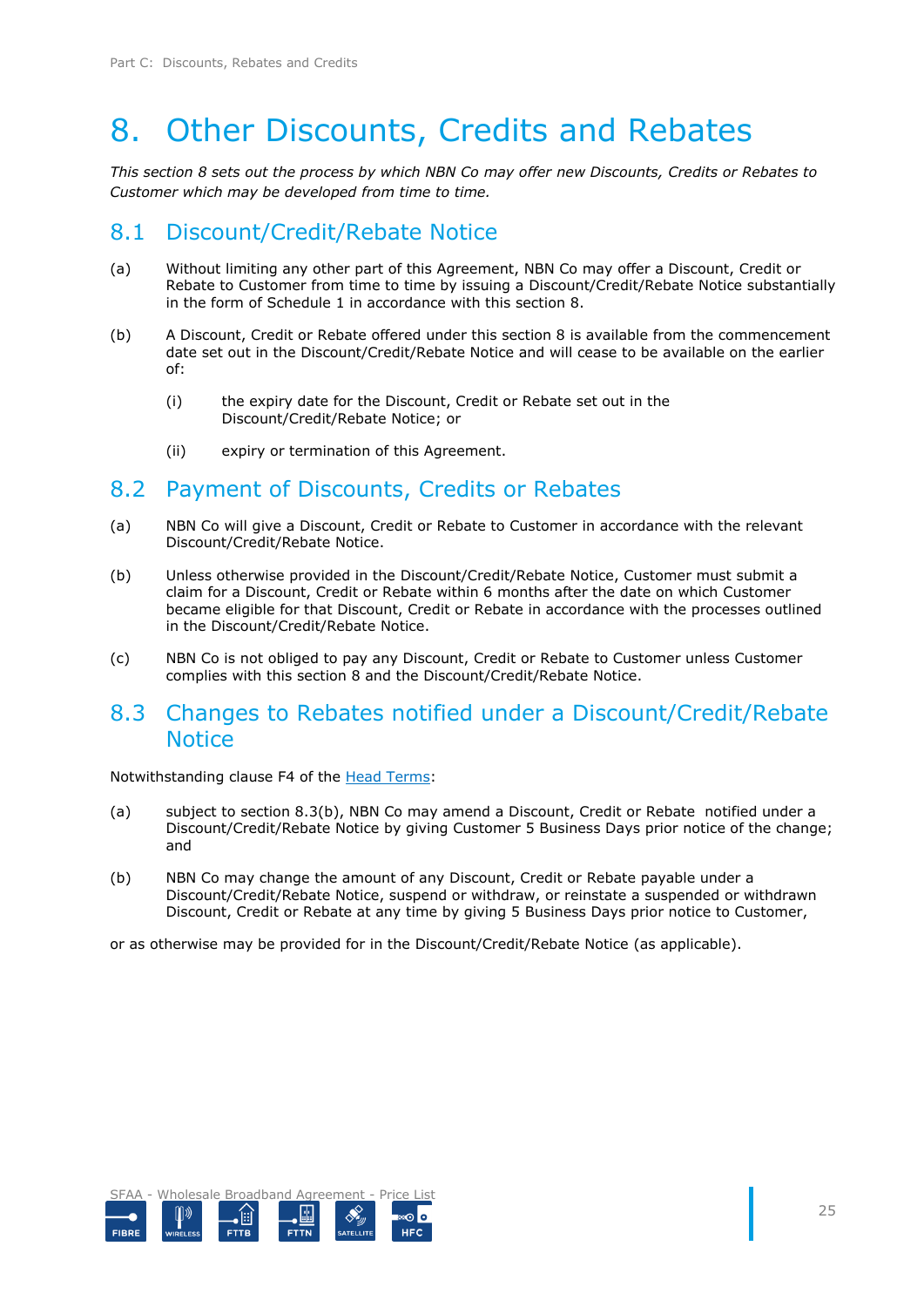## <span id="page-25-0"></span>**Part D: New Developments**

## <span id="page-25-1"></span>9. New Developments Charge

*This section [9](#page-25-1) sets out the once-off charge which will apply to a New Development Location.*

### 9.1 New developments Charge

The once-off Charge that NBN Co will apply to a New Development Location is:

| <b>Activity</b>         | Charge per Instance (excl. GST) |
|-------------------------|---------------------------------|
| New developments charge | \$272.72                        |

### 9.2 Conditions

- (a) NBN Co will apply the Charge described in this section [9](#page-25-1) in respect of Connect Orders submitted and Completed on and from 1 April 2016 or such later date as notified by NBN Co.
- (b) The Charge will apply in respect of a Connect Order for a New Development Location if:
	- (i) it is the first Connect Order that is Completed under this Agreement for the location; and
	- (ii) no Connect Order has been Completed under an Other Wholesale Broadband Agreement for the location, as those terms are used in the Other Wholesale Broadband Agreement.
- (c) In the event that a Connect Order is not Completed in respect of a New Development Location, the New Development Location will be regarded for the purposes of this section [9](#page-25-1) as never having been the subject of a Connect Order.

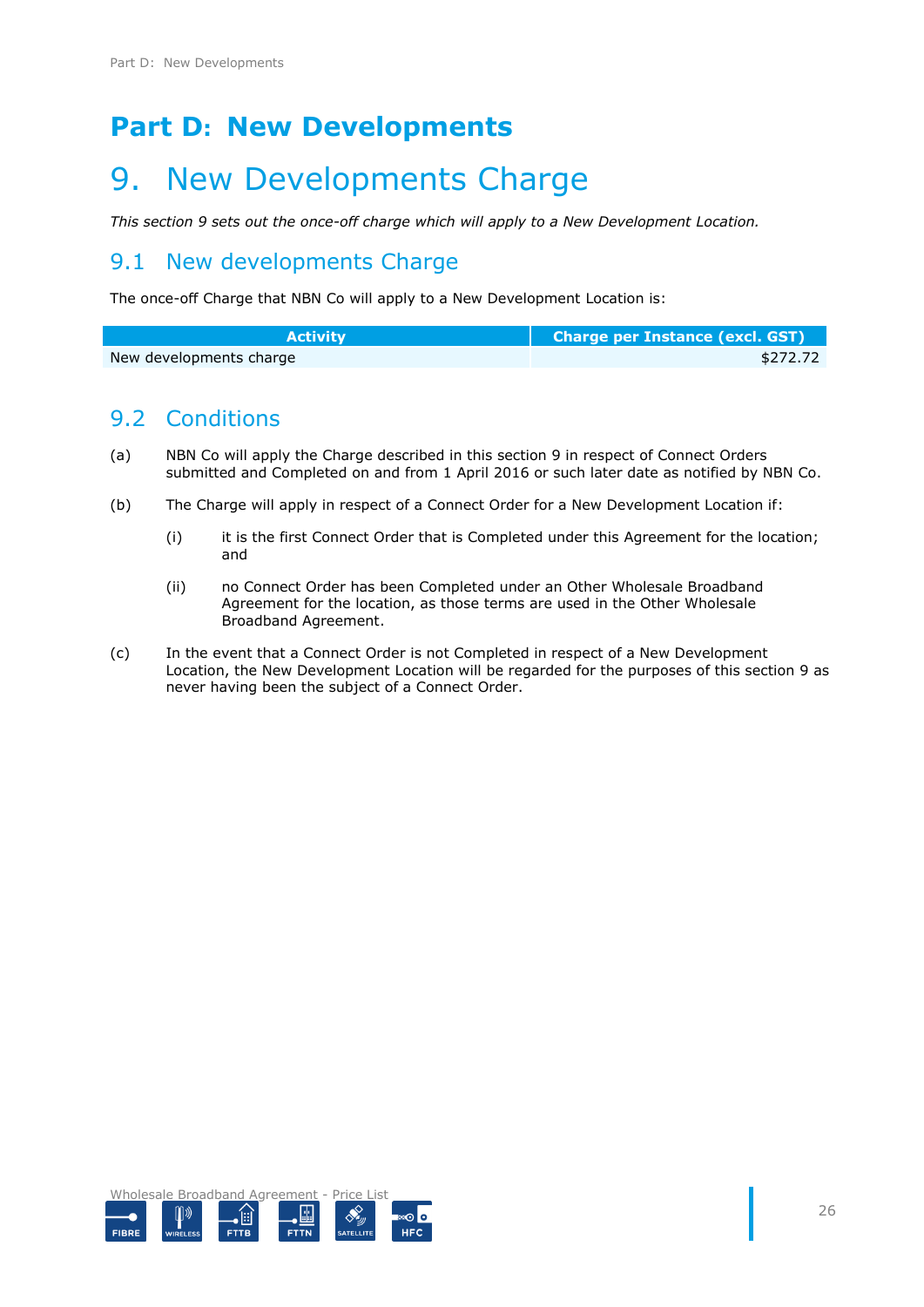## <span id="page-26-0"></span>**Part E: Interpretation**

## <span id="page-26-1"></span>10. Interpretation

### 10.1 Discounts

Unless specified otherwise in respect of a specific Discount, each Discount offered by NBN Co to Customer in respect of a Charge or other amount payable by Customer to NBN Co under this Agreement will cease to apply on the earlier of:

- (a) the date on which the specific Discount is expressed in this Agreement to cease to apply; and
- (b) the Expiry Date.